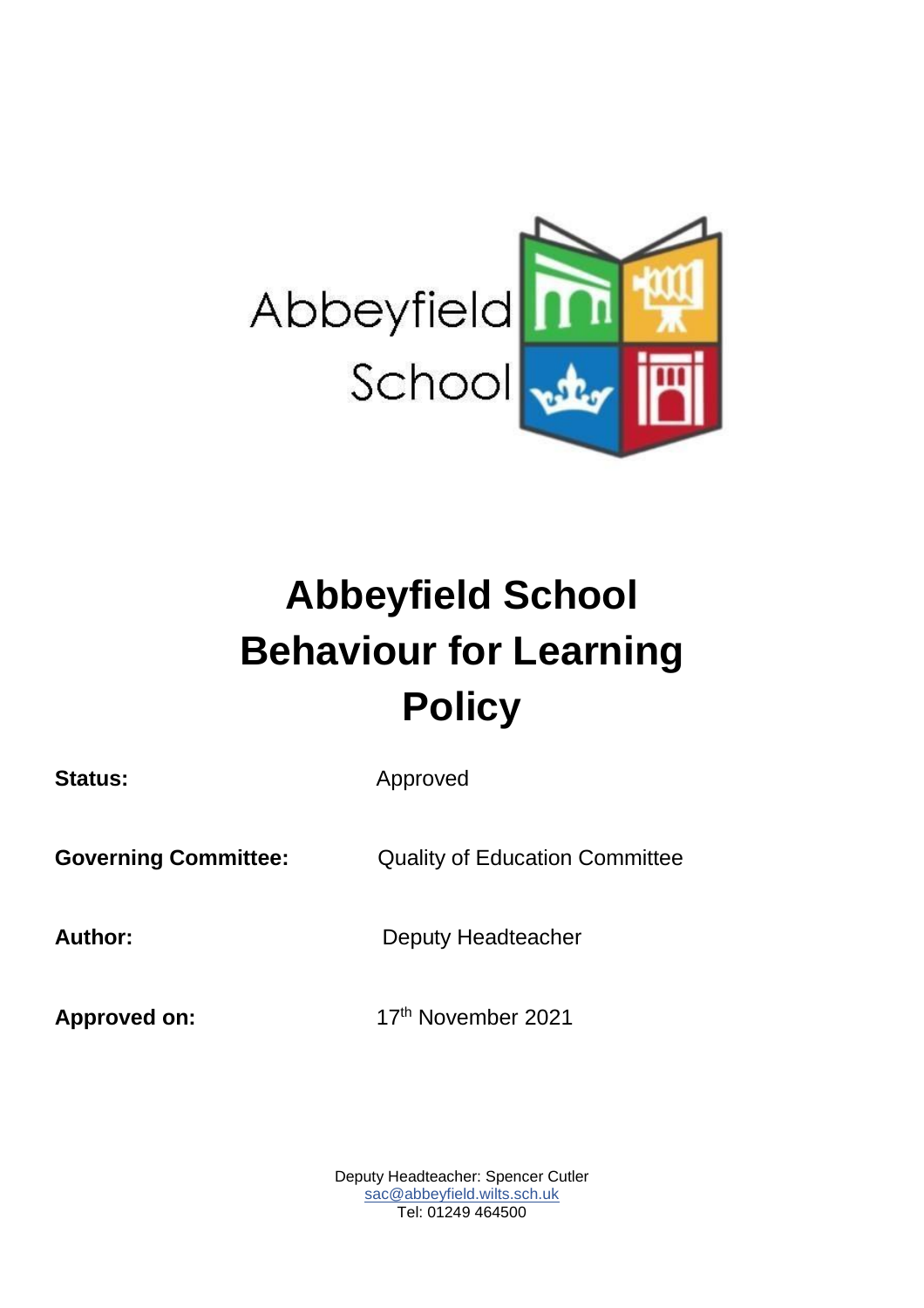# **Contents**

| Appendix 1: The Abbeyfield Way - Behaviour Principles & Expectations  18 |  |
|--------------------------------------------------------------------------|--|
|                                                                          |  |
|                                                                          |  |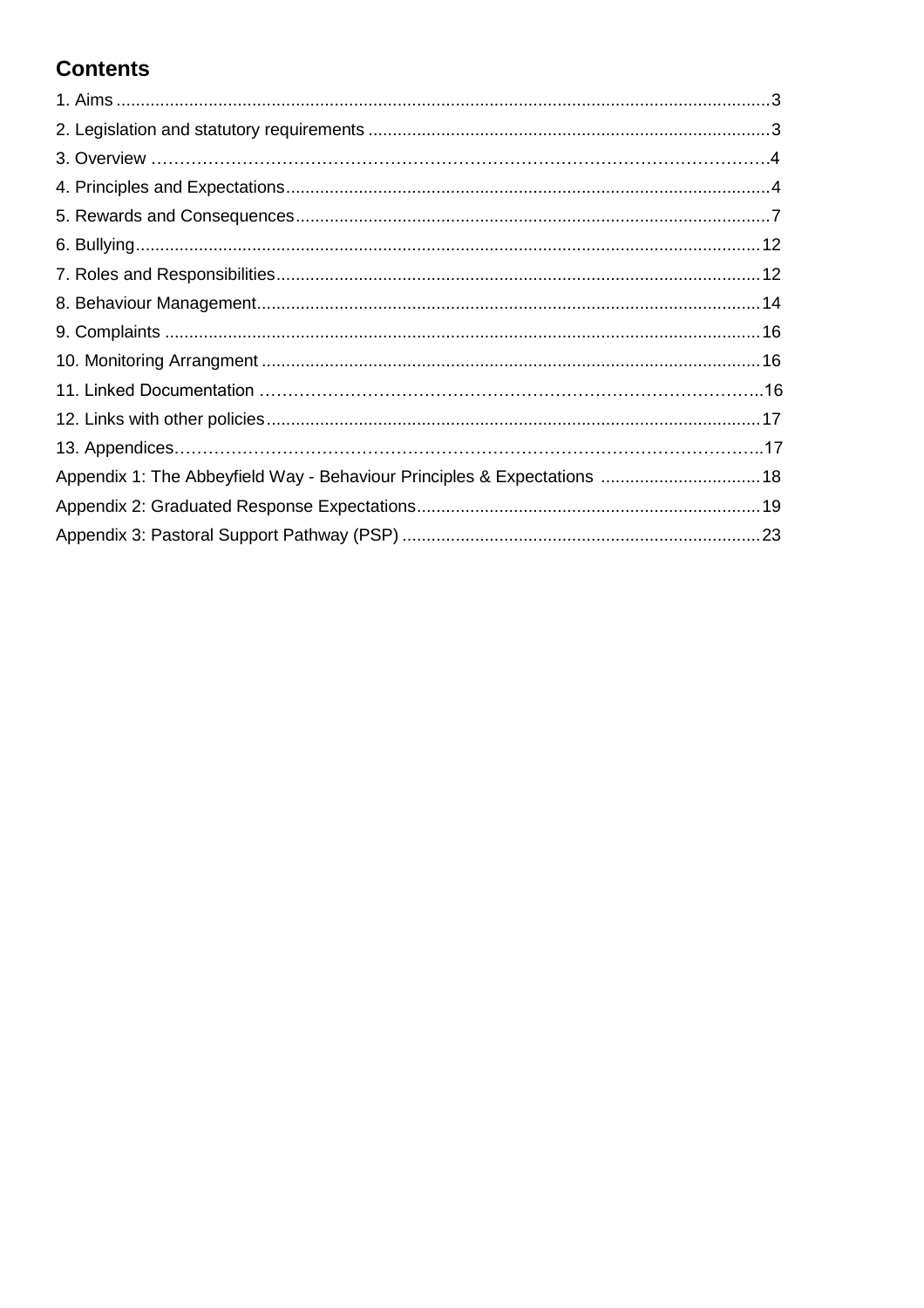I've come to a frightening conclusion that I am the decisive element in the classroom. It's my personal approach that creates the climate. It's my daily mood that makes the weather. As a teacher, I possess a tremendous power to make a child's life miserable or joyous. I can be a tool of torture or an instrument of inspiration. I can humiliate or heal. In all situations, it is my response that decides whether a crisis will be escalated or deescalated, and a child humanized or dehumanized." ― **Haim Ginott**

# **1. Aims**

#### **1.1**

This policy is designed to provide a consistent approach to all aspects of behaviour and attitudes at Abbeyfield School. Our focus is to maintain and uphold an atmosphere where students can fulfil their academic potential and develop fully as individuals. We recognise that there are occasions when behaviour falls below our high expectations and students' needs and difficulties are considered to safeguard their interests and that of others. The guidelines within this policy outline our processes when behaviour is unacceptable, impacts the learning environment and prevents staff from teaching and children from learning.

#### **1.2**

To ensure that we maintain excellent pastoral support for our learners and the Abbeyfield community, it is essential that all stakeholders work cohesively. Developing and maintaining strong links with the parents of our students is essential and having their support and understanding is crucial. The Form Tutor and Heads of Year (HoY) for each Key Stage, have responsibility on a day-to-day basis for the overall wellbeing of each student. We support students in developing secure and trusting relationships with members of staff and with each other.

# **2. Legislation and statutory requirements**

This policy is based on advice from the Department for Education (DfE) on:

- Behaviour and discipline in schools
- Searching, screening and confiscation at school
- The Equality Act 2010
- Use of reasonable force in schools
- Supporting students with medical conditions at school
- special educational needs and disability (SEND) code of practice
- sexual-violence-and-sexual-harassment-between-children-in-schools-and-colleges

In addition, this policy is based on:

- Section 175 of the Education Act 2002, which outlines a school's duty to safeguard and promote the welfare of its students
- Sections 88-94 of the Education and Inspections Act 2006, which require schools to regulate students behaviour and publish a behaviour policy and written statement of behaviour principles, and give schools the authority to confiscate students' property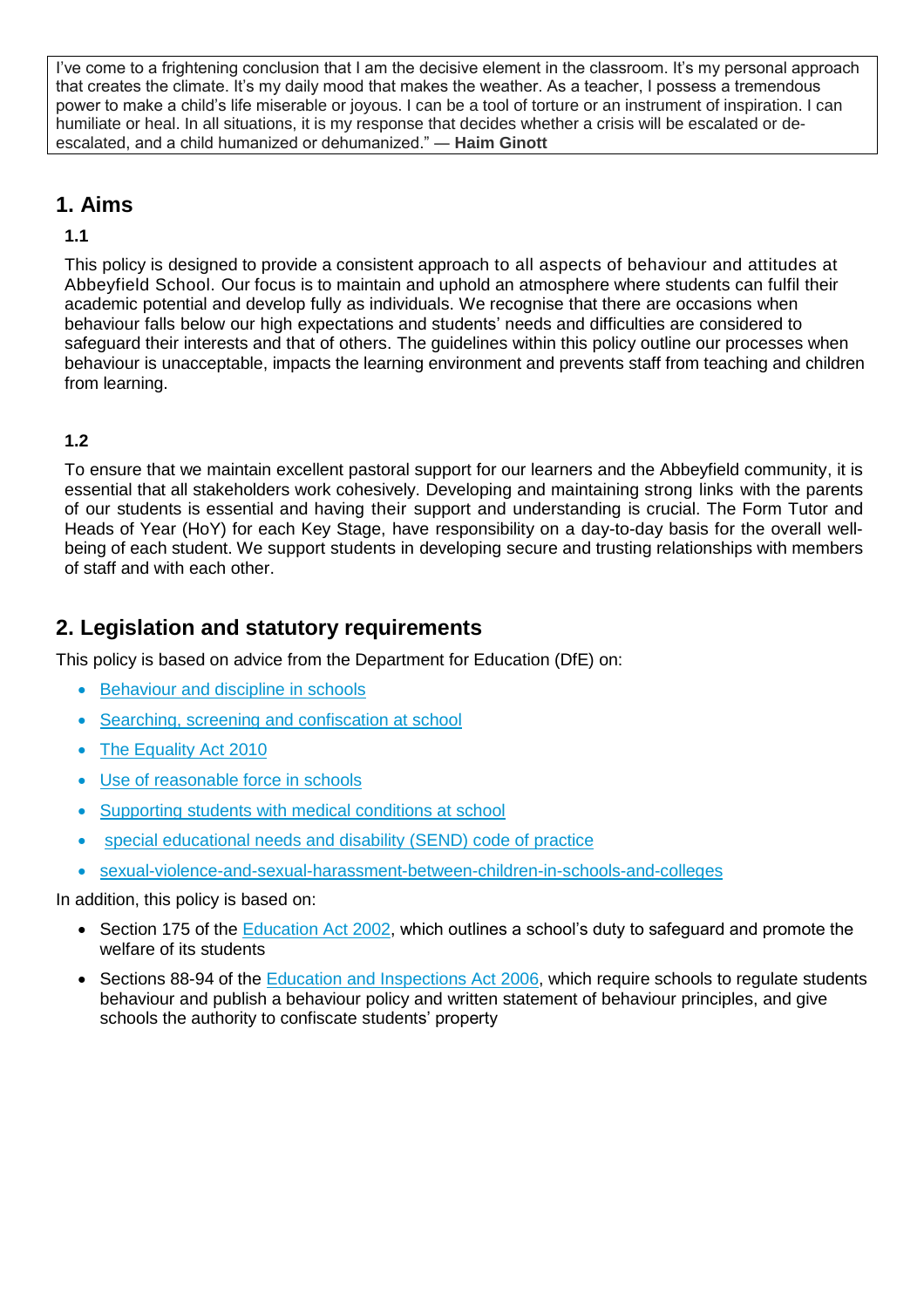## **3. Overview**

We are aspirational in our vision of education at Abbeyfield School and set high standards for our students and expect them to be responsible for their own behaviour. They should have respect for themselves, for others and the environment in which they work. This extends to positive behaviour for learning both in and out of the classroom. Students must demonstrate the drive to be punctual, complete classwork to the highest standard, attempt and complete homework, be well organised, have good attendance and wear the uniform with pride. We endeavour to acknowledge and reward good behaviour and have a system of rewards for doing so.

# **4. Abbeyfield Principles and Expectations**

#### **4.1 The Abbeyfield Way** - **Principles of Positive Behaviour** *(see Appendix 1)*

The intent of the Abbeyfield Way is to ensure that our students understand our expectations and are fully absorbed into the beliefs and ethos of the essential traits that make an outstanding learner.

We want to ensure that all members of the Abbeyfield Community work together to create and uphold an environment in which all stakeholders can learn and exceed their potential.

The principles will be implemented throughout all aspects of school life and the curriculum to enable all students to develop their character and work towards being great scholars.

The focus will be on the **Three R's**:

- **Respect**
- **Resilience**
- **Responsibility**

#### **4.2 The Abbeyfield Learner - Respect, Resilience and Responsibility**

The expectation is for our students to not only be successful in their aspirations but to be prepared for the world beyond the school gate and to develop their character so that they are fully equipped for their next stage in life. The Abbeyfield learner is an integral part of school life at Abbeyfield and one that should have an impact on all learners in some shape or form. All students will be expected and supported to work towards being an Abbeyfield Learner; the traits can be seen in the table below.

| <b>RESPONSIBILITY</b> | <b>RESPECT</b>         | <b>RESILIENCE</b>   |
|-----------------------|------------------------|---------------------|
| Organisation          | Communication          | Determination       |
| Productivity          | Polite / Well-mannered | Willingness to Fail |
| Reflective            | Grateful               | Courageous          |
| Independent           | Empathetic             | Aspirational        |

#### **4.3 Attendance and Punctuality**

Abbeyfield is required by law to keep a record of student attendance. It is essential that we have an accurate record of who is in school, for safeguarding of students. Good attendance and punctuality are essential for good progress and are skills for later life.

*(See Attendance Policy for further guidance)*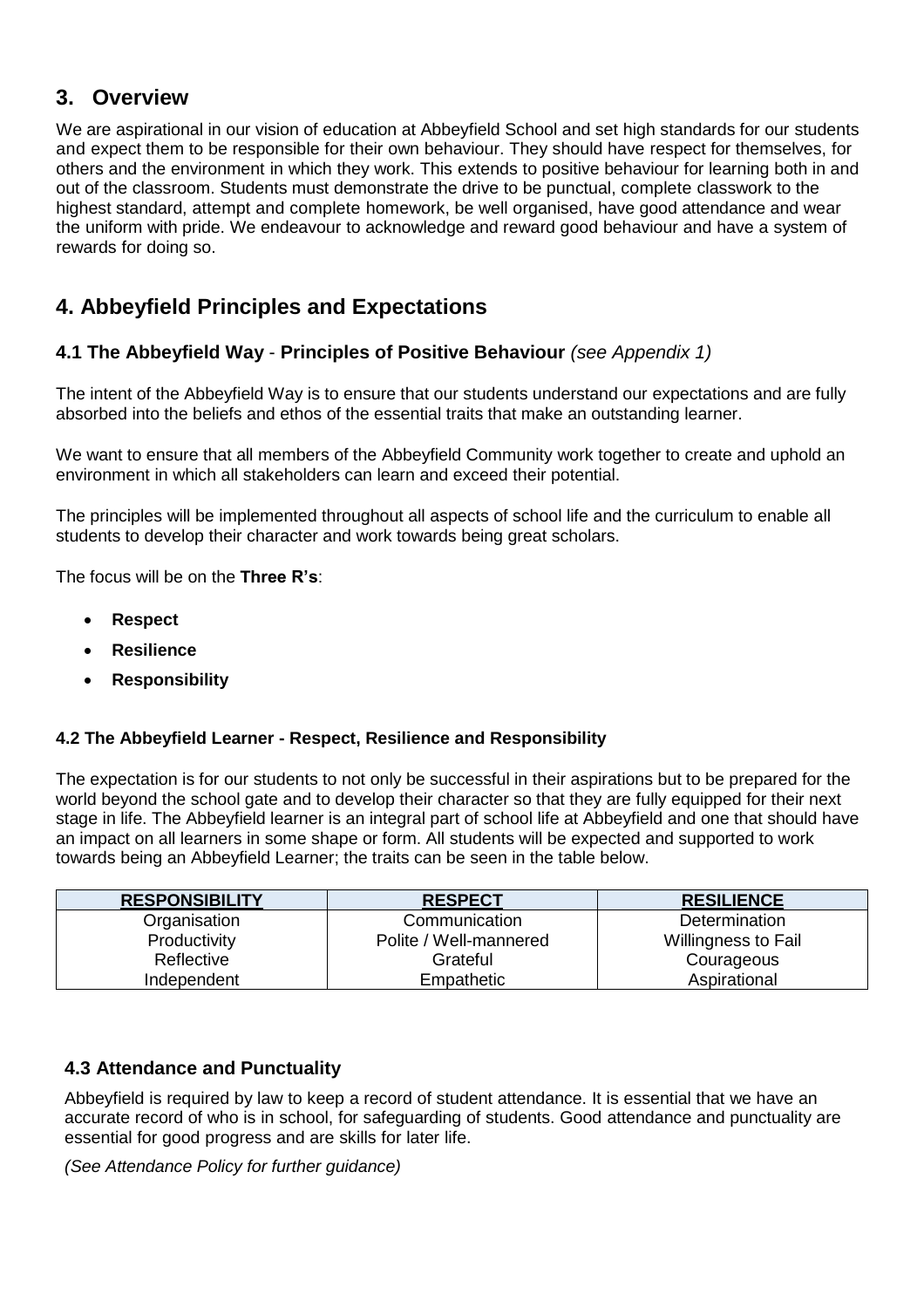#### **4.4 Homework**

Research demonstrates that home learning (or homework) significantly improves the chances of a student achieving their potential and therefore work should always be completed to the best of a student's ability and returned on or before the deadline set by the teacher. If a student has difficulty in completing a homework task, they should contact their teacher or tutor to discuss the issue.

*(See Home Learning Policy for further guidance)*

#### **4.5 Uniform and Appearance**

All students are expected to wear correct school uniform as it plays an important part in establishing a community spirit and encourages students to take personal pride in their own appearance. They are expected to wear it on the way to and on the way from school each day. The school expects that the appearance of all students will reflect credit on the individual, the family, and the school itself.

A copy of the uniform list is available separately and includes expectations on the amount and type of jewellery that can be worn as well as items and hairstyles that are not permitted.

Students who fail to meet uniform expectations will be treated in line with school behaviour and disciplinary procedures and parents/carers will be contacted to support the school accordingly.

*(See Uniform Policy for further guidance)*

#### **4.6 Preparation for School and Organisation**

Planning for the following day is essential. Students must ensure homework is complete and necessary equipment is packed ready for the following days lessons. Students should be ready and prepared to learn from the start of the school day.

The Abbeyfield Way is displayed in all classrooms with Tutors reminding all students of the expectations at the beginning of every school term.

*(See Teaching and Learning Policy for further information.)*

#### **4.7 Electronic Devices**

The use of mobile telephones, tablets, electronic devices, headphones, ear pods are not permitted to be used during lessons unless requested by a member of staff. It maybe that for safety reasons, students may require to have access to a phone on the way to or from school.

- Phones/Devices/Earphones must be kept away and out of sight during and in between lessons unless instructed otherwise by a member of staff
- Phones/Devices/Earphones can only be used outside of the building for leisure purposes at the following times:

*Break Lunch Before & After school*

- Any disruption to the learning environment or operation of the school with a phone/device/headphones will be dealt with by a first warning and told to put the item away
- If the device is used again the item will be confiscated for the remainder of the lesson
- Students who refuse to follow this guidance will result in further sanctions and their right to have a phone/device in school be removed

*(See the Electronic Device/Mobile Phone Policy.)*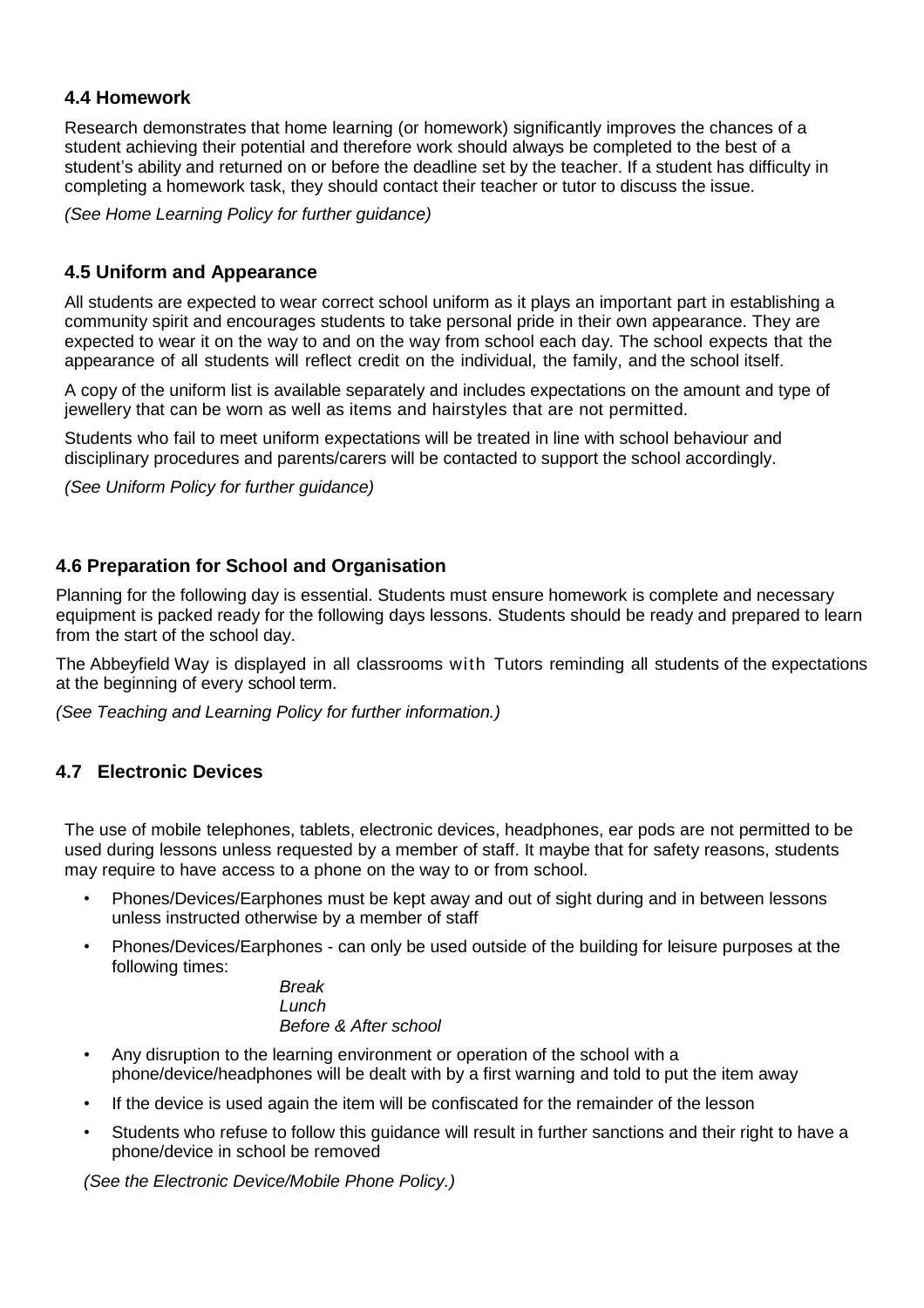#### **4.8 Student Support**

- The school recognises its legal duty under the Equality Act 2010 to prevent students with a protected characteristic from being at a disadvantage. Consequently, our approach to challenging behaviour may be differentiated to cater to the needs of the student.
- The schools' special educational needs co-ordinator will help to evaluate a student who exhibits challenging behaviour to determine whether they have any underlying needs that are not currently being met.
- Where necessary, support and advice will also be sought from specialist teachers, educational psychologist, medical practitioners and/or other professionals, to identify or support specific needs.
- When acute needs are identified in a student, we will liaise with external agencies and plan support programmes for that child. We will work with parents to create the plan and review it on a regular basis.
- Abbeyfield has specific staff who are trained in the 'Thrive Approach' support strategy, which is designed to re-engage those children who face challenges with their emotions and behaviour in learning.

#### **4.9 Thrive Approach - Whole School Intervention**

Thrive is a systematic method of identifying gaps in children's emotional and social development, supporting them to re-engage with education and life.

The benefits are:

- Helping children and young people to regulate their own behaviour and learn about their emotions.
- Reduce all types of exclusion, improve attendance and achievement for all
- Strengthen links with parents and carers ensuring a joined-up approach to support children with their SEMH needs

#### **4.10 Student Transition**

- To ensure a smooth transition to the next year or phase of education, students have transition sessions and updates with their teachers and/or varying transition leads. This maybe in small groups, 1-1 meetings or in school parent information evenings/meetings.
- To ensure that the right support is in place, information related to a student's progress, behaviour and need will be transferred to the relevant staff at the start of the term or year. This Information will also be shared with new settings for those students transferring to other schools.

#### **4.11 Sixth Form**

We expect our sixth form students to be good ambassadors and model high standards of behaviour and conduct. All students within the sixth form are included within the terms of the Behaviour Policy, however it may be appropriate in some cases for different sanctions to be applied. Sixth form students are not expected to wear uniform but should dress for school in a manner that is considered as appropriate for a work environment. Students in the Sixth Form will be subject to the same processes should their behaviour or motivation fall below the high expectations of Abbeyfield School.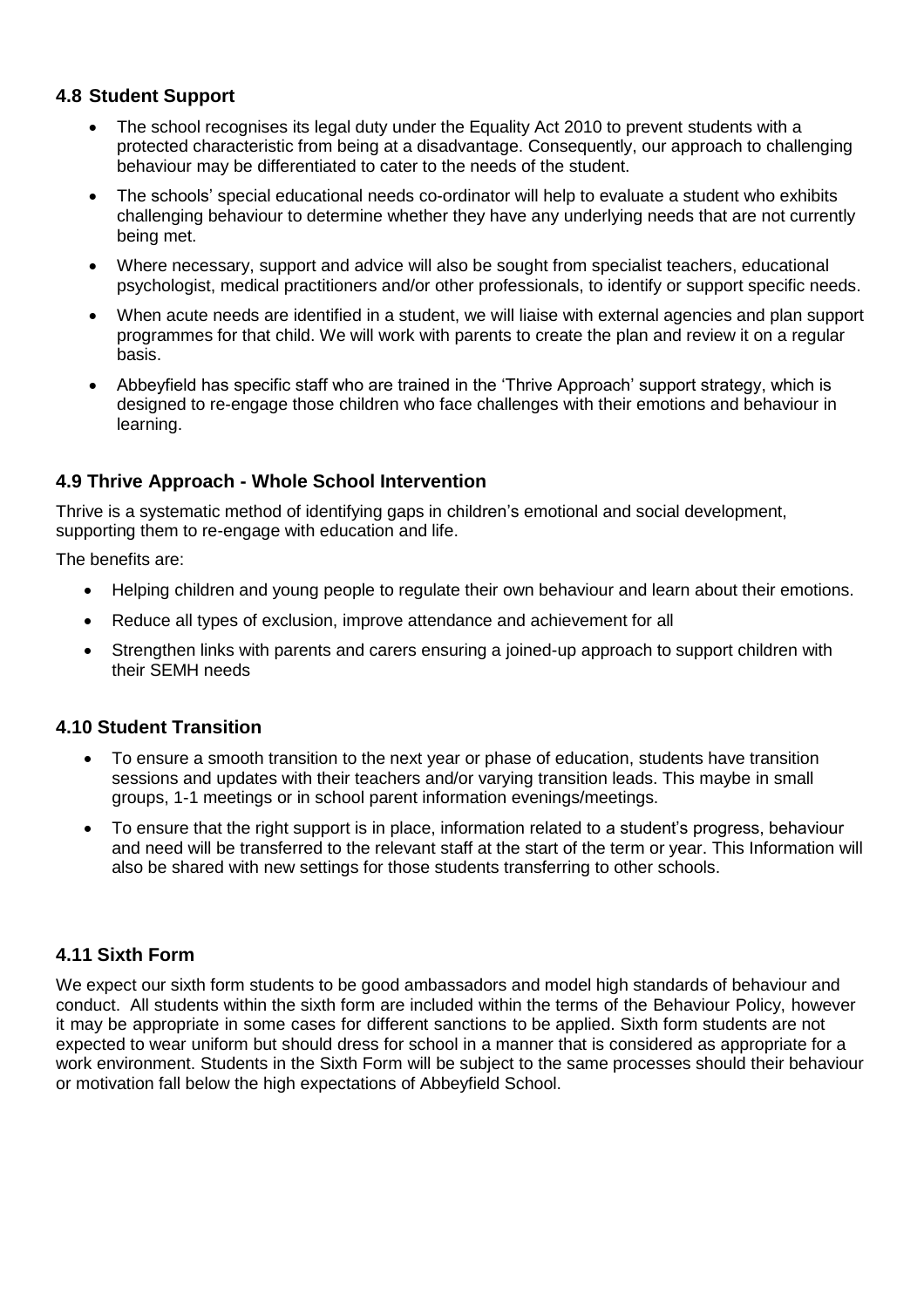# **5. Rewards and Consequences**

#### **5.1 Rewards**

When students successfully follow the school's guidelines and meet the school's expectations for good behaviours, we endeavour to recognise this.

Our present rewards system includes, in no particular order:

- Verbal praise, either personal or public
- 'Pings' via Class Charts reward System
- Positive comments in exercise books, and students' work
- Recognition in assembly
- Postcards Home
- End of term / year celebration assembly
- Good references for students when they leave the school
- Other ways that may not be defined above.

#### **5.2 Consequences**

#### *(See Appendix 2 Graduated Response)*

When behaviour does not meet our high expectations, we employ a range of support strategies to address this. These are noted below and again are in no particular order. The school's rationale for imposing consequences is to correct behaviour and realign students' actions with the school ethos. The level of response will depend on the seriousness of the offence, whether or not it has happened before and the student's previous disciplinary record. If a student has not amended their behaviour, from a previously imposed consequence, a further significant consequence will be applied.

#### **5.3 Definitions - Misbehaviour**

Misbehaviour is defined as:

- Behaviour and attitudes that cause disruption to lessons, in corridors between lessons, at break and lunchtimes; on the way to and from school
- Non-completion of classwork or homework including non-engagement in learning opportunities
- Poor attitude towards all aspects of school life
- Incorrect wearing of the school uniform

#### **Consequences include:**

- Verbal warning/reprimand 'expectations reaffirmed'
- Detention at break time, lunchtime or after school
- Head of Year or Head of Department Intervention
- Placed on Behaviour or Academic Report for a period of time
- Letter/Email or phone call home
- In school parental and professional meeting
- Removal of privileges
- Referral to Assistant or Deputy Headteacher
- Removal from lesson into the department Safety Net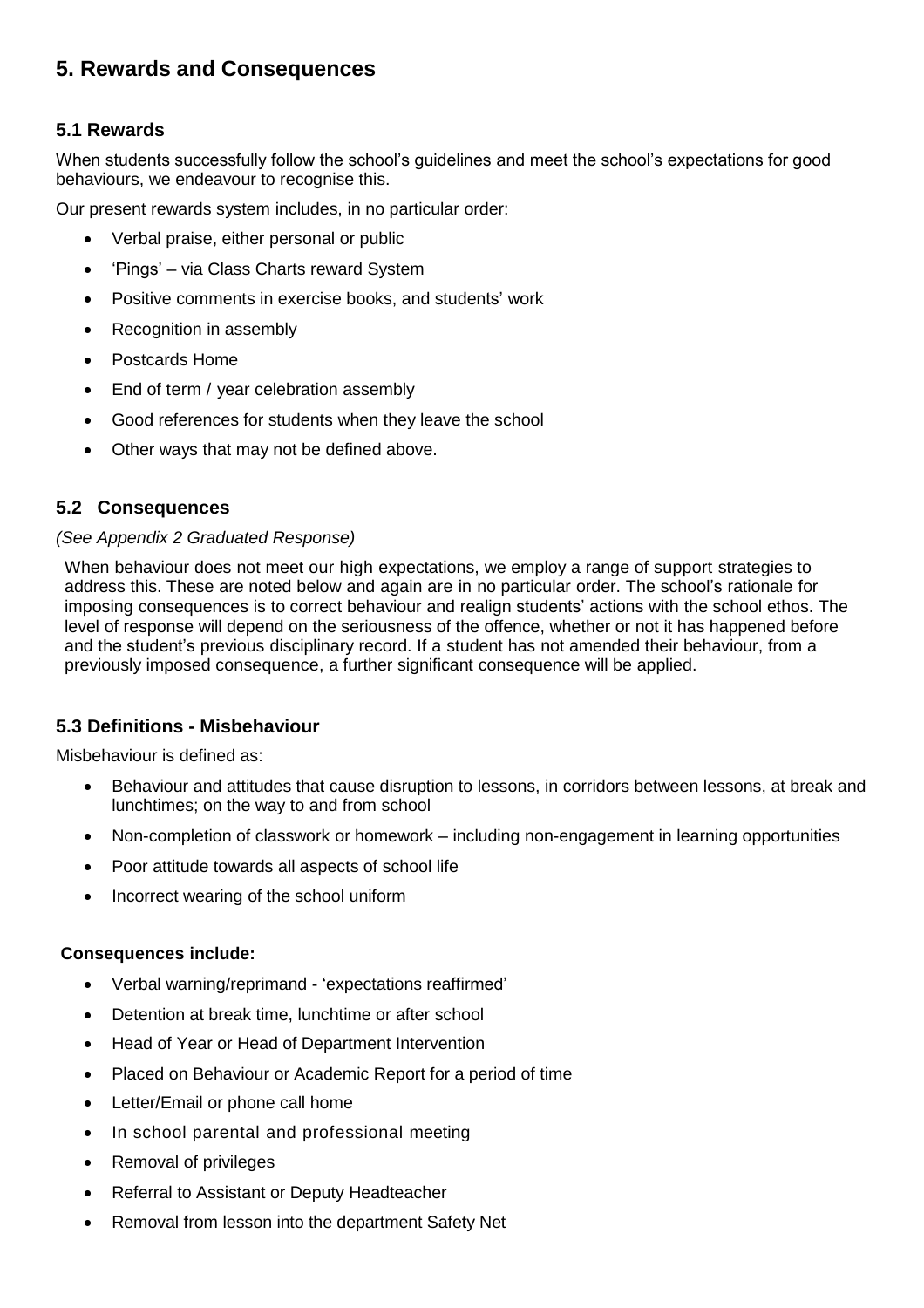- Supported Isolation RESET Room
- Fixed term exclusion
- Permanent exclusion
- Educated in SWaS (School Within a School) on site Alternative Provision
- Behaviour Agreements, Individual Behaviour Plans (IBP), Pastoral Support Plans (PSP) and referral to other agencies or working with a Common Assessment Form (CAF)
- Referral to the Quality of Education Committee Panel
- Managed Move to another School (Fresh Start)

Abbeyfield School would always acknowledge that equitable decisions are important, but also that every situation is different, history of behaviour is different and students' response to previous sanctions is different. This may equate to a different school response from one student to another.

#### **5.4 Detentions**

A detention is a significant consequence for any student and should be considered a point at which a student needs to reflect on their approach and behaviour.

- Detentions are issued as a last resort and will be used consequently to give time to reflect on poor behaviour, have restorative conversations or to complete homework. Students may be detained during break or lunch times, or after school.
- Parents/carers will be informed via Class Charts for afterschool detentions with twenty-four hours' notice and it is essential that students attend detentions to avoid a further and more serious sanction.

*(DfE Guidance – Behaviour & Discipline in Schools (Jan 2016), states that 'parental consent is not required for a teacher to detain a student'.)*

#### **5.5 Internal Exclusion and RESET Room**

This is a specially designated intervention for students whose behaviour has been unacceptable and has fallen below our expectations. The intervention is designed to allow students time to reflect on the behaviour or conduct that has led to the consequence and to carry out tasks that support students reentering the learning environment.

- They are expected to work in silence and are given relevant work to complete. Students are always supervised, and the room operates between 8.30am and 3.30pm.
- Students who do not follow the reasonable requests of staff and follow the procedures will face further consequences and could be subject to further exclusion until the issue/concerns are resolved.

#### **5.6 Serious Misbehaviour**

#### **Is defined as:**

- Repeated breaches of the school rules
- Any form Bullying/Peer on Peer abuse such as: racism, sexism & sexual harassment (see 5.7) homophobia, discriminatory behaviour of any sort/type
- Sexual violence, such as rape, assault by penetration, or sexual assault (intentional sexual touching without consent) Sexual harassment, meaning unwanted conduct of a sexual nature, such as:
	- o Sexual comments
	- o Sexual jokes or taunting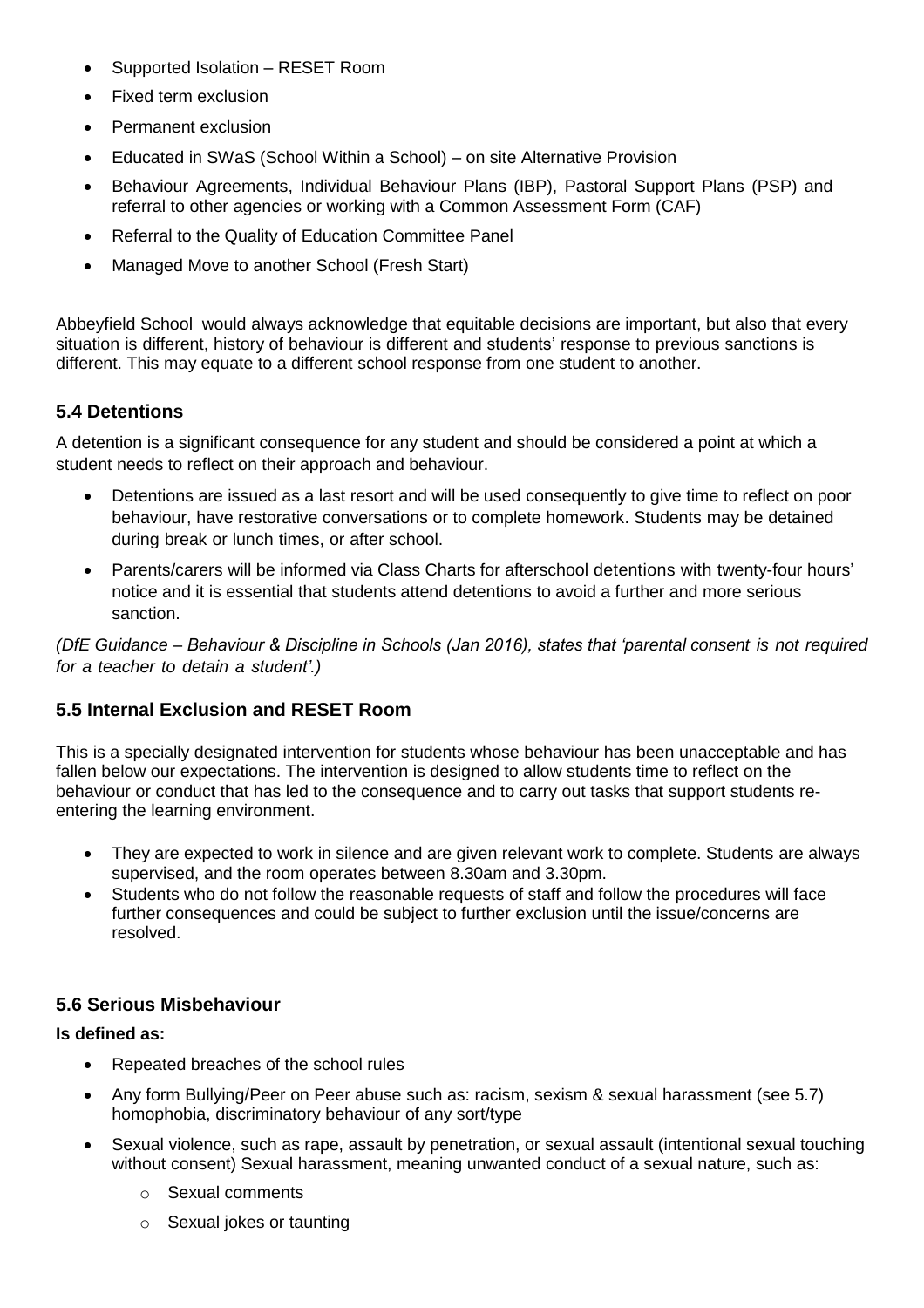- o Physical behaviour like interfering with clothes
- $\circ$  Online sexual harassment such as unwanted sexual comments and messages (including on social media), sharing of nude or semi-nude images and/or videos, or sharing of unwanted explicit content
- Setting off a fire alarm  $-$  (hoax)
- Vandalism
- Theft
- **Fighting**
- Smoking repeated/on the way to and from school or being with students who are smoking
- Use of verbally abusive language towards or about staff or within hearing range of staff
- Direct refusal to follow instructions
- **Possession of any prohibited items, these are:**
	- o Knives or Weapons
	- o Alcohol
	- $\circ$  Illegal drugs and any harmful substances or drug related paraphernalia
	- o Stolen items
	- $\circ$  Tobacco, E Cigarette/Vape and any other smoking related paraphernalia
	- o Fireworks
	- o Pornographic or Exploitation/Sexually Explicit images
	- $\circ$  Any article a staff member reasonably suspects has been, or is likely to be, used to commit an offence, or to cause personal injury to, or damage to the property of, any person

#### **5.7 Sexism & Sexual Harassment**

We want everybody at Abbeyfield to feel included, respected, and safe in our school. We will not tolerate verbal abuse, which includes name-calling and sexist comments.

**Sexist comments** are those which discriminate based on sex, particularly against women.

**Sexism** also includes behaviour or attitudes that create stereotypes of social roles based on sex.

At Abbeyfield we have an inclusive community and one in which we support and encourage all students to speak out about any cases, forms, or incidents of sexual abuse even those that are deemed low level should not be ignored.

We will do the following:

- Take their safety and wellbeing seriously
- Listen to their concerns
- Act upon their concerns
- Not tolerate or accept abuse

By reporting and raising the profile of such incidents this will benefit not only the victim but the community as a whole and will help:

- The victim(s), by stopping the problem and getting the help and support they need
- Other people, by preventing it happening to someone else
- The alleged perpetrator(s), catching problematic behaviour early can help them avoid criminal offences later in life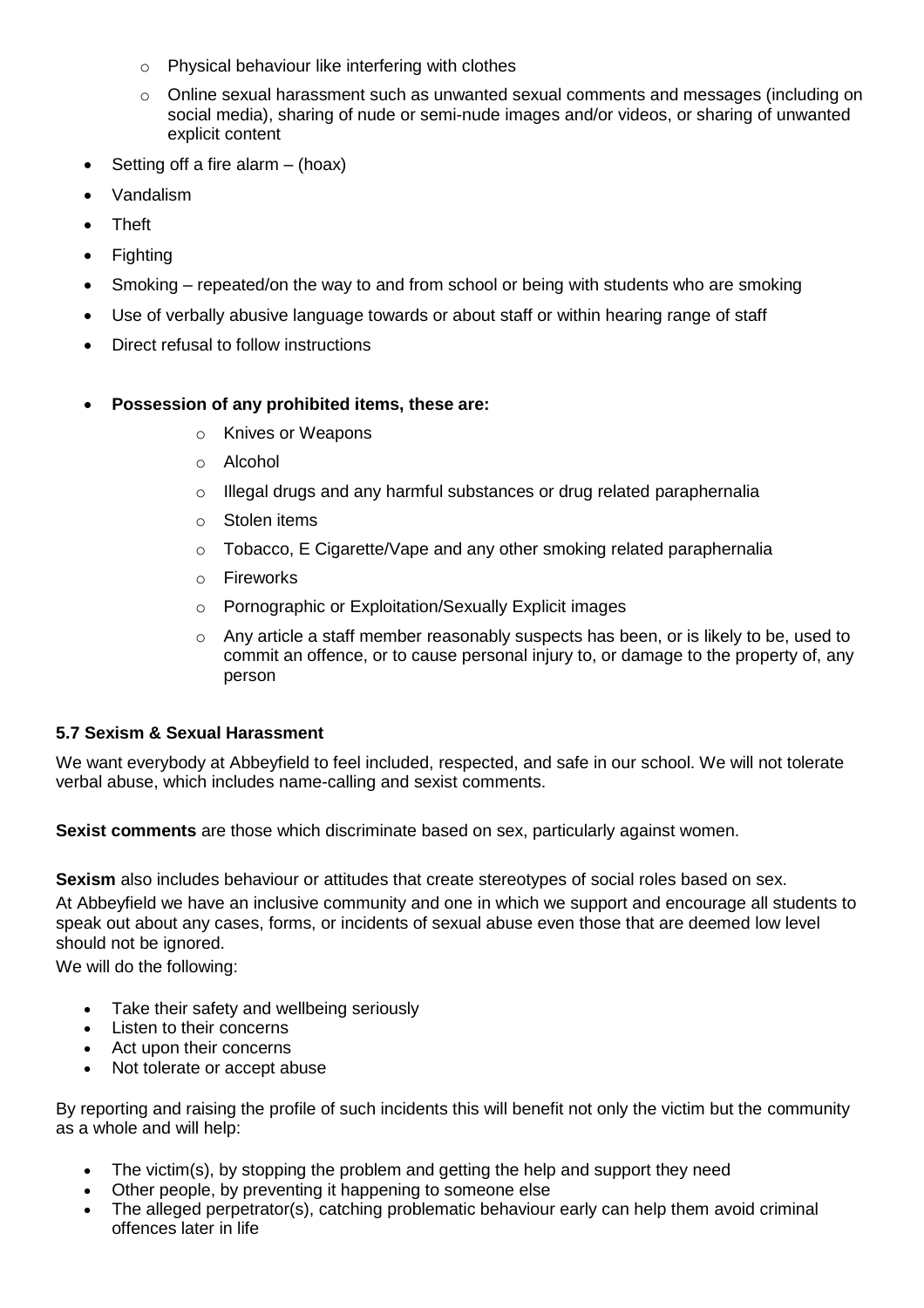All staff and pupils are encouraged to call out and/or report this behaviour. If pupils make these comments, we will:

- Ask them to apologise to anyone the comment was directed at
- Support and educate them to improve their behaviour
- Monitor their behaviour for any recurrence
- Escalate the consequences in proportion to the offence to and involve parents/carers if the pupil refuses to apologise in the first instance

As well as focusing on what's inappropriate, our PSHE curriculum will cover what healthy respectful relationships towards one another looks like to support pupils to understand what good and healthy sexual behaviour means.

In PSHE we will cover important areas such as:

- Consent
- What respectful behaviour looks like
- Body confidence and self-esteem
- Healthy relationships

#### **Zero-tolerance approach to sexual harassment and sexual violence**

The school will ensure that all incidents of sexual harassment and/or violence are met with a suitable response, and never ignored.

Students are encouraged to report anything that makes them uncomfortable, no matter how 'small' they feel it might be.

The school's Zero-Tolerance response will be:

- Proportionate
- Considered
- Supportive
- Decided on a case-by-case basis

Sanctions for sexual harassment and violence may include:

- A verbal warning
- Keeping the pupil behind after class to apologise to their peer
- A letter or phone call to parents
- Detention
- Community service, for example litter picking
- Fixed-term (length dependent on incident) or permanent exclusion

At Abbeyfield if there are any allegations or concerns regarding a child's safety or wellbeing we will respond in a timely manner and in accordance with the schools Safeguarding Policy and Procedures which may include some of the processes below.

#### **The school's response to a report/allegation**

Carrying out risk assessments, where appropriate, to help determine whether to:

- Manage the incident internally
- Refer to early help
- Refer to children's social care
- Report to the police

Please refer to individual school safeguarding policies and procedures for more information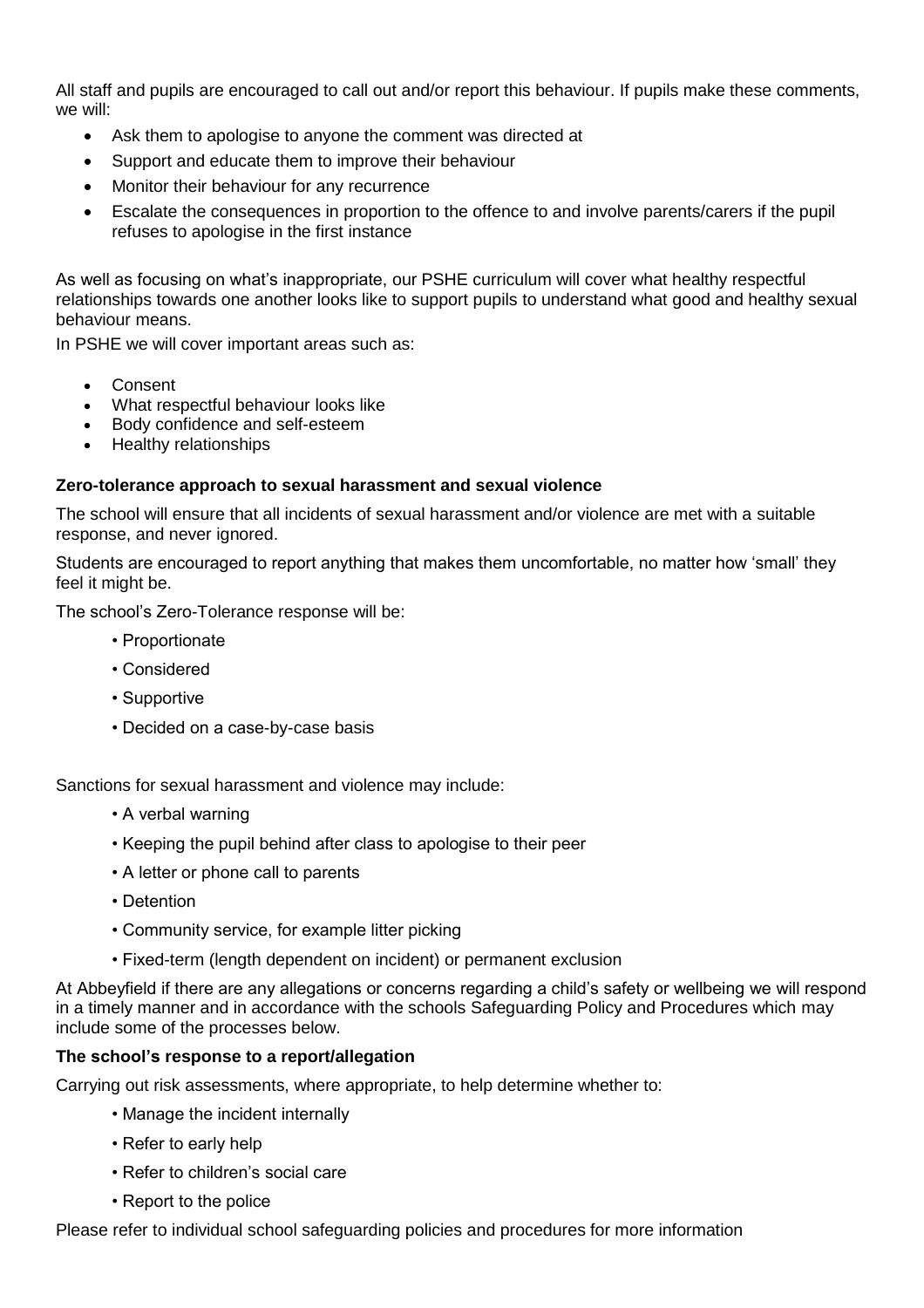#### **Consequences**

The response to each incident will be proportionate and will be addressed in a range of ways. We will also balance the importance of safeguarding other pupils with the need to support, educate and protect the alleged perpetrator(s). The school will apply consequences that are in line with the considerations in the list below

We will consider:

- The age and developmental stage of the alleged perpetrator(s)
- The nature and frequency of the alleged incident(s)
- How to balance the sanction alongside education and safeguarding support (if necessary, these will take place at the same time)

#### **5.8 Suspensions** *(See Appendix 3 - Pastoral Support Pathway)*

Any suspension from school is reserved for serious offences or persistent misbehaviour and therefore:

- Suspensions are applied to emphasise the gravity of the offence
- To recognise that a period of reflection is appropriate
- Could be internal (RESET), for a fixed time or permanent

**Exceptional Circumstances** could be the following 'One Off' offences:

- Serious actual or threatened violence against another student or a member of staff
- Sexual abuse or assault
- Possession or supply of an illegal substance on the school site
- Bringing an illegal substance onto the school site
- Carrying an offensive weapon

These instances are by no means exhaustive but indicate the severity of such offences and the fact that such behaviour can affect the discipline and well-being of the school community.

In addition, the Headteacher may suspend a student permanently for persistent and defiant misbehaviour including bullying (which would include racist or homophobic bullying).

In cases where a student has been permanently exclude for any of the above 'one off' reasons, the Governors' Quality of education Committee or an Independent Appeal Panel would not be expected to reinstate the student.

*(See Exclusion Policy for further guidance)*

#### **5.9 Off-site Behaviour**

Consequences may be applied where a student has misbehaved off-site when representing the school, such as on a school trip or on the bus on the way to or from school.

#### **5.10 Malicious allegations**

Where a student makes an accusation against a member of staff and that accusation is shown to have been malicious, the headteacher will discipline the student in accordance with this policy.

Please refer to our Safeguarding Policy and Statement of Procedures for dealing with allegations of abuse against staff for more information on responding to allegations of abuse. The headteacher will also consider the pastoral needs of staff accused of misconduct.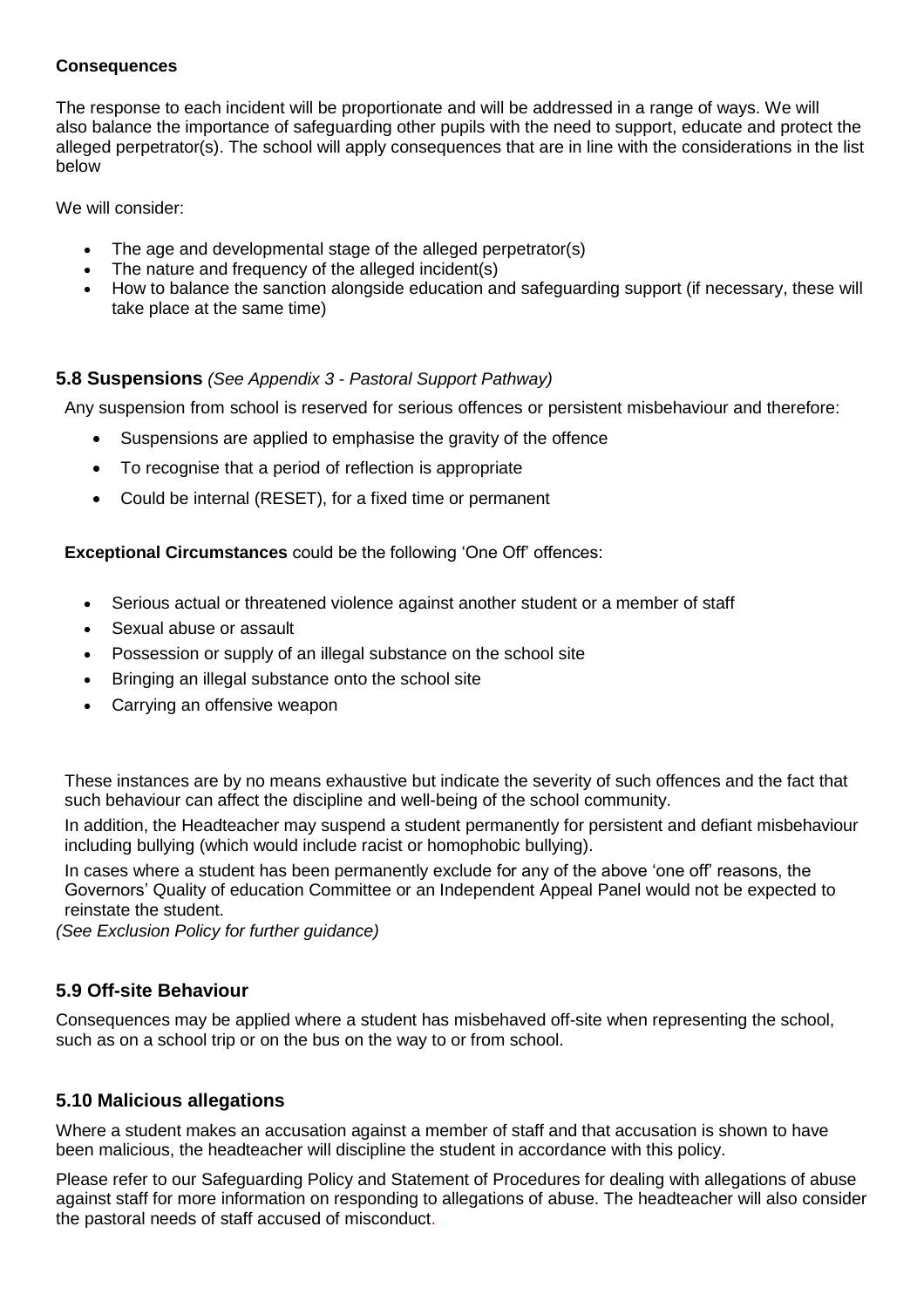# **6. Bullying**

All members of Abbeyfield School community have the right to feel safe. Any form of bullying is treated seriously and followed up as a matter of priority with all incidents of bullying logged securely.

#### **6.1 Bullying is defined as:**

"Any physical, verbal or indirect abuse which is deliberately and repeatedly hurtful causing distress to an individual or group where the relationships involves an imbalance of power". This includes cyber bullying.

We use the principles of STOP to help identify bullying –

- Several
- Times
- On
- Purpose

*(Details of our school's approach to preventing and addressing bullying are set out in our Anti-Bullying Policy.)*

## **7. Roles and Responsibilities**

#### **7.1 The Quality of Education Committee**

The Abbeyfield School Quality of Education Committee is responsible for reviewing and approving the written statement of behaviour principles.

They will review this behaviour policy in conjunction with the headteacher and monitor the policy's effectiveness, holding the headteacher to account for its implementation.

#### **7.2 The Headteacher**

The Headteacher is responsible for reviewing and approving this behaviour policy in conjunction with the Abbeyfield Quality of Education Committee, giving due consideration to the school's statement of behaviour principles.

The Headteacher will ensure that the school environment encourages positive behaviour and that staff deal effectively with poor behaviour and will monitor how staff implement this policy to ensure rewards and sanctions are applied consistently.

#### **7.3 Staff**

#### **Classroom Management**

Teaching and support staff are responsible for creating an environment for all students to learn and a culture for all to aspire to be the best that they can be. Setting the tone and context for positive behaviour within the classroom is essential.

They will:

- Create and maintain a stimulating environment that encourages students to be engaged
- Display the Abbeyfield Way and In-Class graduated response in their classroom
- Develop a positive working relationship with students, which will include:
	- o Implementing the behaviour policy consistently
	- $\circ$  Model positive behaviour and apply positive behaviour strategies for all students
	- $\circ$  Greeting students in the morning and at the start of lessons
	- $\circ$  Establishing clear and consistent routines that are in line with the whole school expectations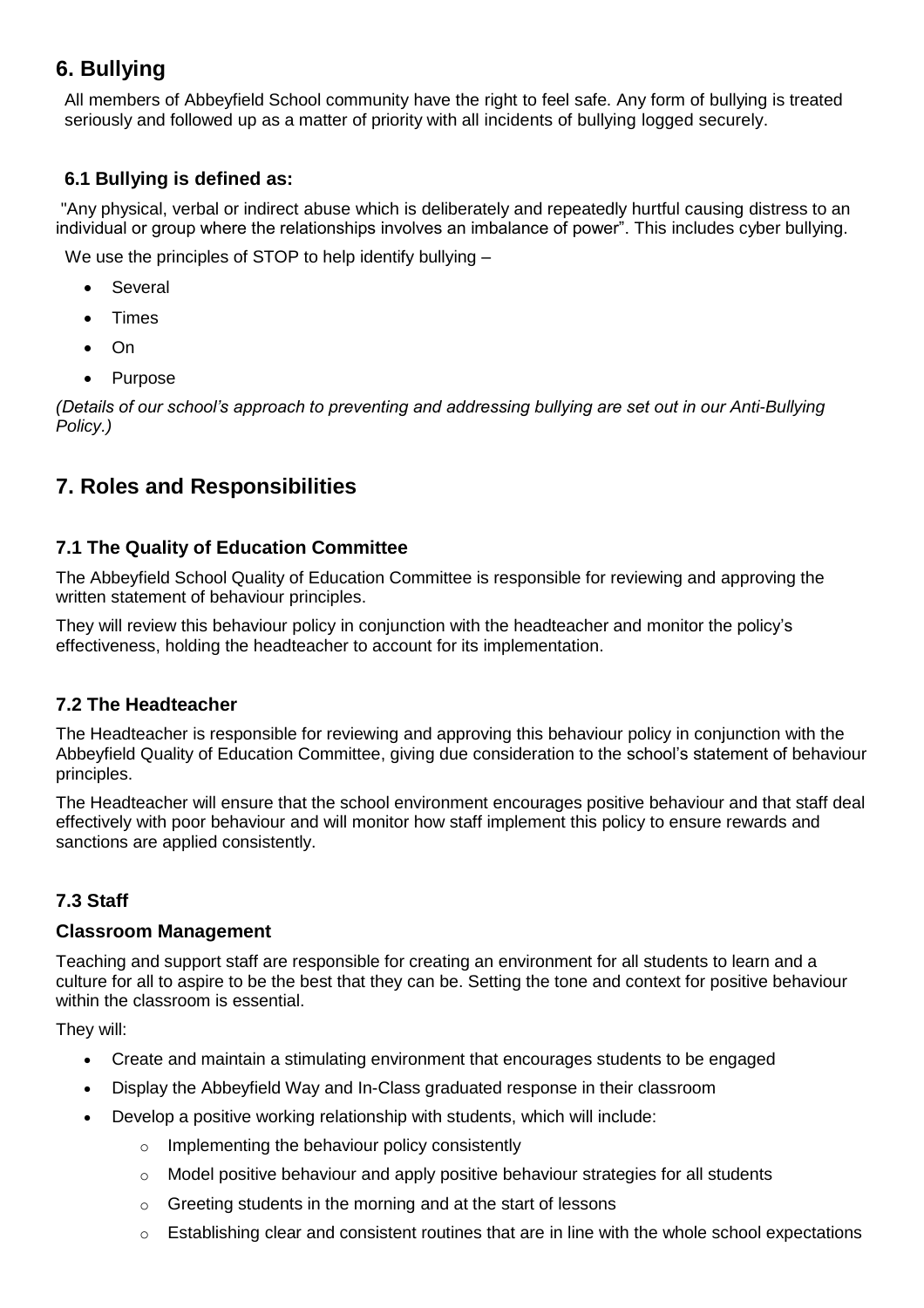- o Communicating expectations of behaviour in ways other than verbally
- $\circ$  Highlighting and promoting good behaviour catching students being good
- $\circ$  Concluding the end of lessons or day positively and starting the next day afresh
- $\circ$  Understanding the needs of all students and having a plan for dealing with low-level disruption
- o Using positive reinforcement and unconditional positive self-regard
- $\circ$  Providing a personalised approach to the specific behavioural needs of students with additional needs
- Record all behaviour incidents using class charts
- Liaise with parents/carers as and when necessary and as their role or responsibility dictates
- Staff will be supported as necessary when managing behaviour related incidents that fall in line with the schools graduated response. Tutors play a key role in supporting students and are the first point of contact. Heads of Year oversee all aspects of Behaviour, Attendance, Safeguarding and Rewards for their Year group/s. Several other staff are also available as and when necessary, including Pastoral managers, Assistant and Deputy Headteachers.
- The Deputy Headteacher has oversight of 'Behaviour for Learning' and is responsible for all related matters at an operational and strategic level. The Deputy Headteacher is responsible for reporting the impact of the policy to the Senior Leadership Team and Quality of Education Committee on all related matters.

#### **7.4. Training**

Staff are provided with up-to-date positive behaviour management training that meets the needs of all learners at Abbeyfield School and beyond. This forms part of an induction process and on-going professional development at regular intervals throughout the academic year.

#### **7.5 Parents**

Parents are expected to:

- Support the school by ensuring that their child adheres to the student code of conduct
- Inform the school of any changes in circumstances that may affect their child's behaviour
- Discuss any behavioural concerns with the class teacher promptly
- Attend in school meetings to support both academic and behaviour related progress of their child
- Log in and use Class Charts to monitor their child's daily/weekly progress

## **8. Behaviour Management**

#### **8.1 Confiscation**

**Any prohibited items (listed in section 5.6) found in students' possession will be confiscated.** These items will not be returned to students.

We will also confiscate any item which is harmful or detrimental to school discipline. These items will be returned to students after discussion with senior leaders and parents, if appropriate.

#### **8.2 Searching and Screening**

Searching and Screening students is conducted in line with:

*DfE's Searching Screening & Confiscation Advice (January 2018).*

The Department for Education advice links this aspect to the following legislation: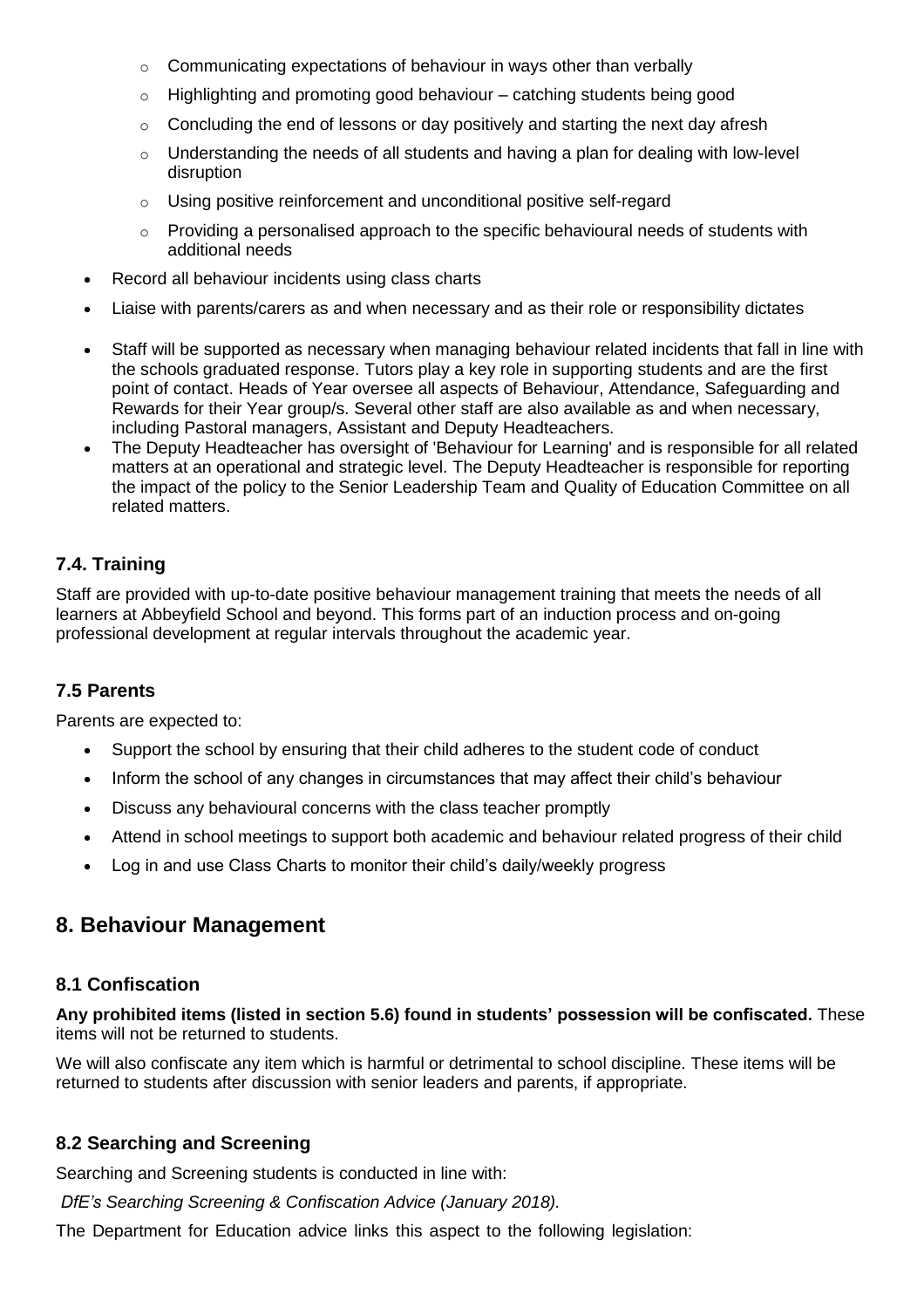- Education Act 1996
- Education and Inspections Act 2006
- The Schools (Specification and Disposal of Articles) Regulations 2012
- The School Behaviour (Determination and Publicising of Measures in Academies) Regulations 2012
- Health and Safety at Work etc. Act 1974

#### **8.3 Searching a Student**

- Headteachers and staff authorised by them have a statutory power to search students or their possessions, without consent, where they have reasonable grounds for suspecting that the student may have a prohibited item.
- Headteachers and authorised staff can also search for any item banned by the school rules which has been identified in the rules as an item which may be searched for.
- School staff can seize any prohibited item found because of a search. They can also seize any item, however found, which they consider harmful or detrimental to school discipline.

#### **8.4 Informing Parents and dealing with concerns**

- Abbeyfield School is not required to inform parents before a search takes place or to seek their consent to search their child.
- The member of staff must decide in each particular case what constitutes reasonable grounds for suspicion.
- The powers allow school staff to search regardless of whether the student is found after the search to have that item. This includes circumstances where staff suspects a student of having items such as illegal drugs or stolen property which are later found not to be illegal or stolen.
- Authorised school staff can view CCTV footage to support decision-making as to whether to conduct a search for an item.
- There is no legal requirement to make or keep a record of a search.
- Schools should inform the individual student's parents or carers where alcohol, illegal drugs or potentially harmful substances are found, though there is no legal requirement to do so.
- Concerns about searching should be dealt with through the normal school complaints procedure.

#### **8.5 Use of Reasonable Force**

*The Education and Inspections Act 2006* explains the legal provisions on school discipline and provides the staff with the power to use reasonable force to prevent students committing an offence, injuring themselves or others, or damaging property, and to maintain good order and discipline in the classroom.

- The term 'reasonable force' covers the broad range of actions used by most teachers at some point in their career that involve a degree of physical contact with students.
- Force is usually used either to control or restrain. This can range from guiding a student to safety by the arm through to more extreme circumstances such as breaking up a fight or where a student needs to be restrained to prevent violence or injury.
- 'Reasonable in the circumstances' means using no more force than is needed.
- As mentioned above, schools generally use force to control students and to restrain them. Control means either passive physical contact, such as standing between students or blocking a student's path, or active physical contact such as leading a student by the arm out of a classroom.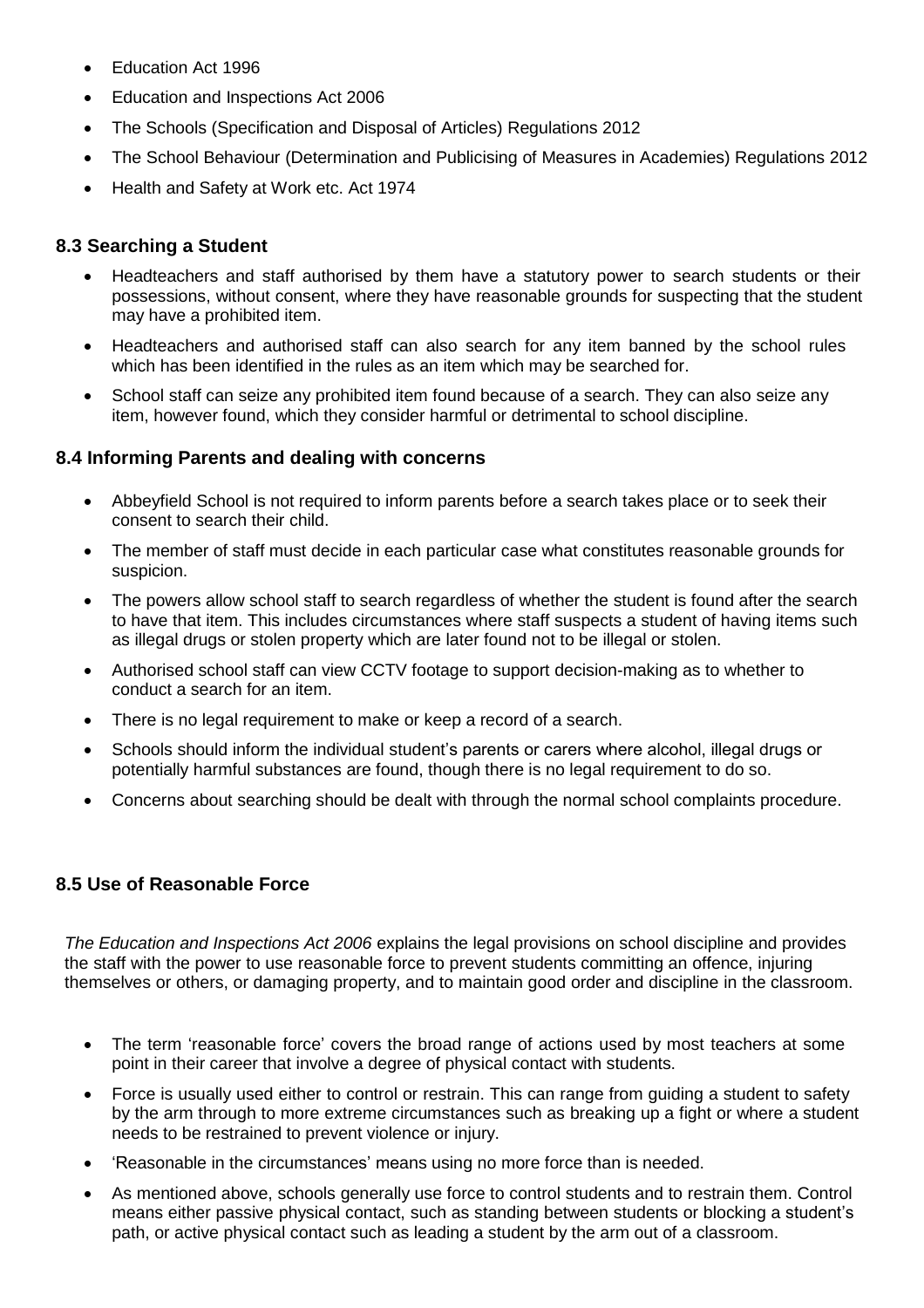- Restraint means to hold back physically or to bring a student under control. It is typically used in more extreme circumstances, for example when two students are fighting and refuse to separate without physical intervention.
- All members of school staff have a legal power to use reasonable force.
- Where the use of reasonable force has been identified as part of a student's care plan, individual behaviour plans are implemented to ensure that it's use is undertaken appropriately, only when necessary and safely.

#### **8.6 Physical restraint**

In some circumstances, staff may use reasonable force to restrain a student to prevent them:

- Causing disorder
- Hurting themselves or others
- Damaging property

Incidents of physical restraint must:

- **Always be used as a last resort**
- Be applied using the minimum amount of force and for the minimum amount of time possible
- Be used in a way that maintains the safety and dignity of all concerned
- Never be used as a form of punishment
- Be recorded and reported to parents
- In line with *DfE Use of Reasonable Force (July 2013).*

Where a student has been restrained, a record will be completed, kept securely, and signed by the members of staff involved. The Headteacher or another member of SLT (in the Headteachers absence) will also sign off each record.

#### **8.7 Abbeyfield working with other Professional Agencies**

The school has formed strong working relationships with a range of professional agencies which include Children's Services and the Police. There are occasions when professionals attend school to meet with staff and students. In particular, the Police/PCSO may chat to students at break, lunch time and after school on an informal basis.

There are occasions when the Police and PCSO's will need to speak with a student/s. This may be for interview or words of advice. If this is the case, parents/carers will be informed prior to this and can then advise or decide on the next step for their child.

- On rare occasions a school may be instructed by the Police NOT to make contact with the parent/carer; this is because it may jeopardise a Police investigation.
- There are also cases when police will need to act with urgency and immediacy to protect student and staff welfare or to preserve evidence. In cases like this, parents will be notified when deemed appropriate by the school

## **9. Complaints Procedure**

Abbeyfield School wishes to resolve all complaints at the earliest opportunity. However, where this is not possible, please refer to the complaints policy.

*(See Parental Complaints Policy for further guidance)*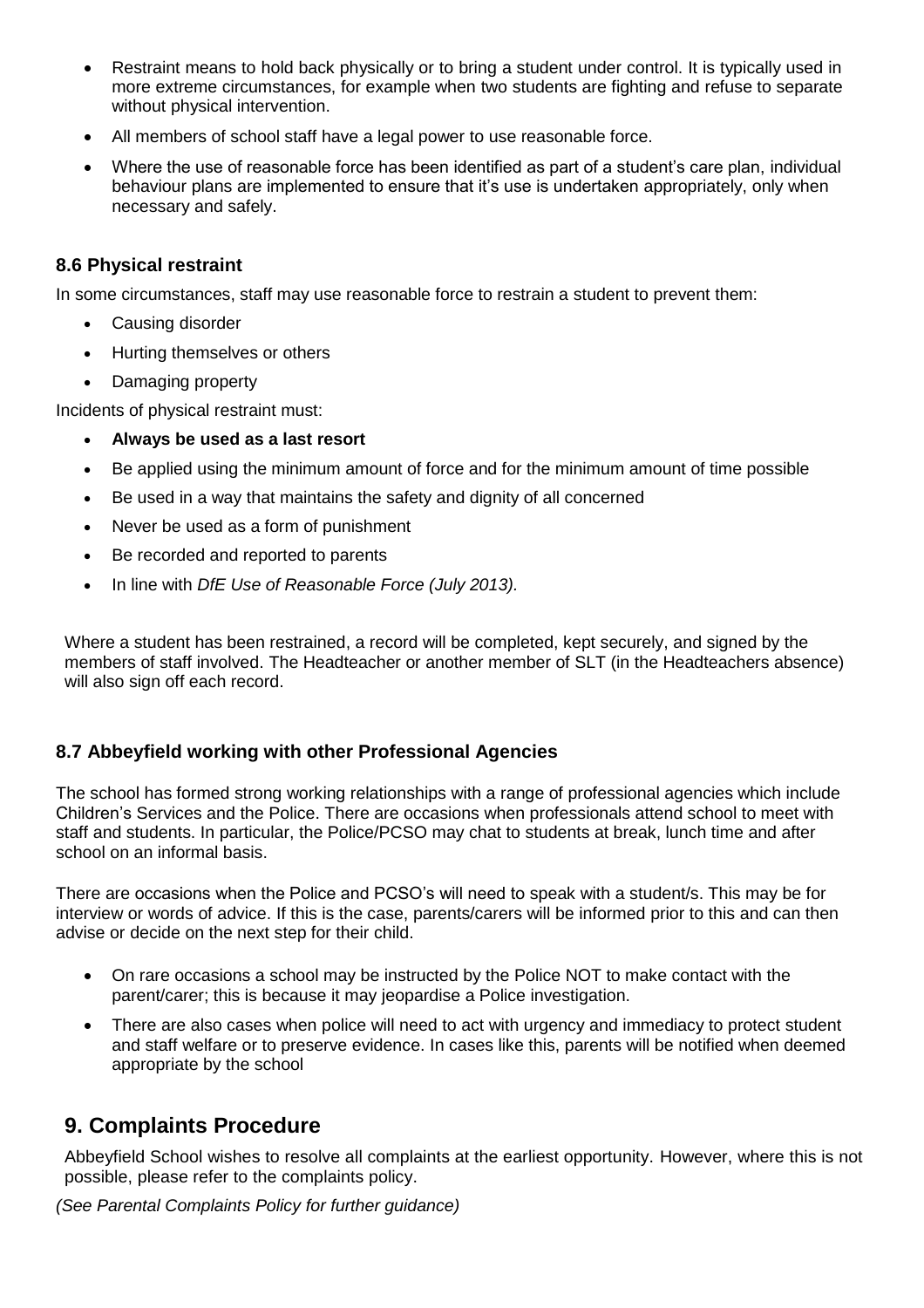# **10. Monitoring arrangements**

This behaviour for learning policy will be reviewed by the Headteacher and Abbeyfield School Quality of Education Committee every academic year. At each review the effectiveness and impact of the policy will be monitored through a range of evidence bases.

This will include:

- Achievement and Attainment Data
- Learning Walks and Lesson Observations
- Attendance and Punctuality data
- Class Charts Behaviour Log data
- Exclusion's data
- Internal Exclusion Room data
- Student and Staff Voice

Line Management meetings will support the monitoring of the policy and procedures; and will allow relevant staff to evaluate the effectiveness of in school interventions such as:

- Fixed Term Exclusions and Internal Exclusions
- RESET Room
- Personal Development, Character, Behaviour & Welfare

The day-to-day procedures that ensure the smooth operational practice may be changed at the discretion of the Deputy Headteacher and Headteacher and reported to Governors retrospectively. The Governors will review and approve the policy and procedures.

# **11. Linked Documentation for Staff**

- The Abbeyfield Way Principles & Expectations
- Behaviour for Learning Graduated Response
- PSP (Pastoral Support Pathway) Stages of Support Overview

# **12. Links with other policies**

This behaviour policy is linked to the following policies:

- Exclusion's policy
- Safeguarding policy
- Attendance policy
- Single Equality Policy
- Agreement & Recharging Policy
- SEND Policy
- Antibullying policy
- Health & Safety policy
- Safeguarding and Child Protection Policy
- **E** Safety Policy
- Acceptable Usage Policy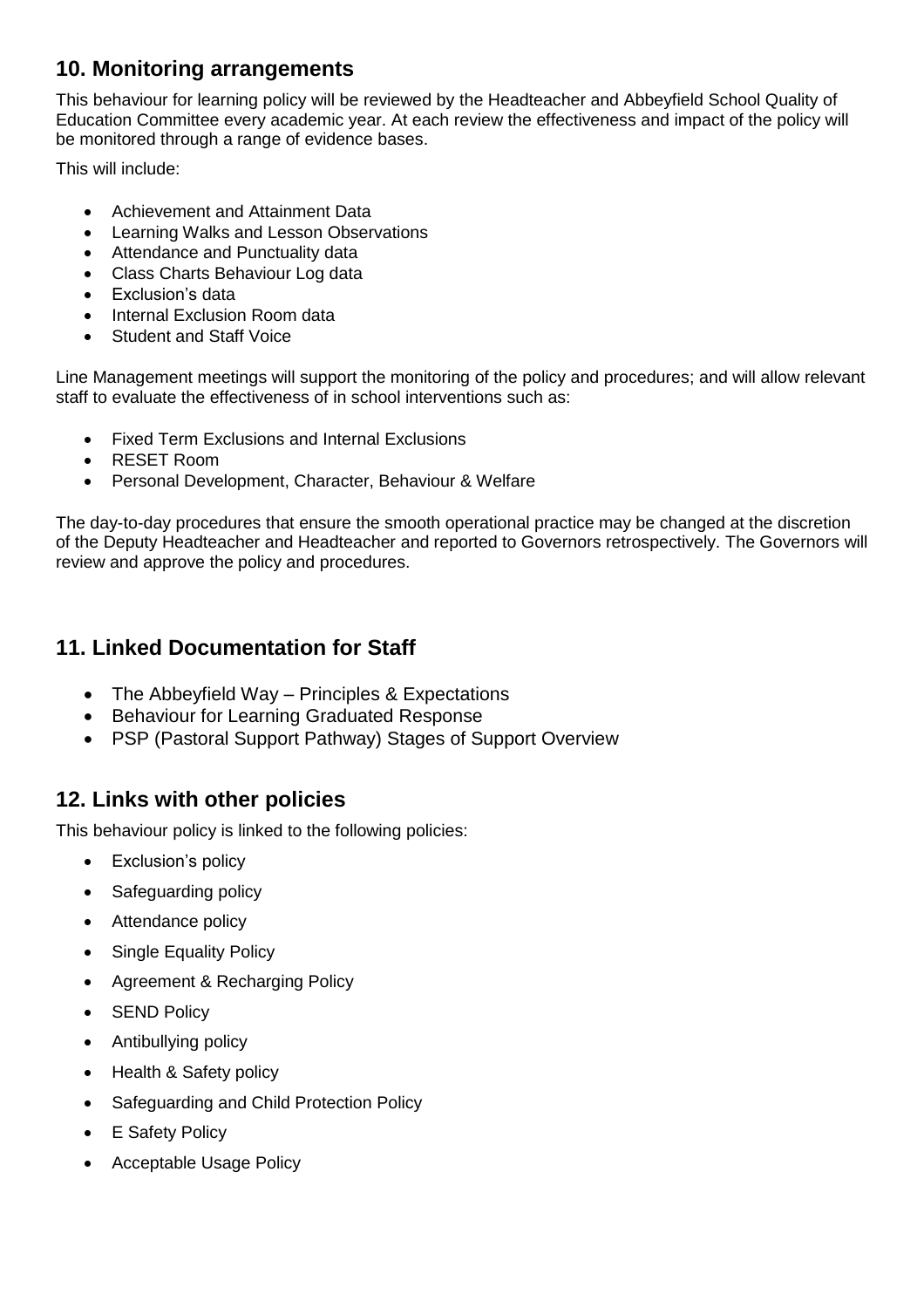# **13. Appendices**

Appendix 1 – The Abbeyfield Way - Behaviour Principles and Expectations

Appendix 2 – Abbeyfield Graduated Response

Appendix 3 – Abbeyfield Pastoral Support Pathway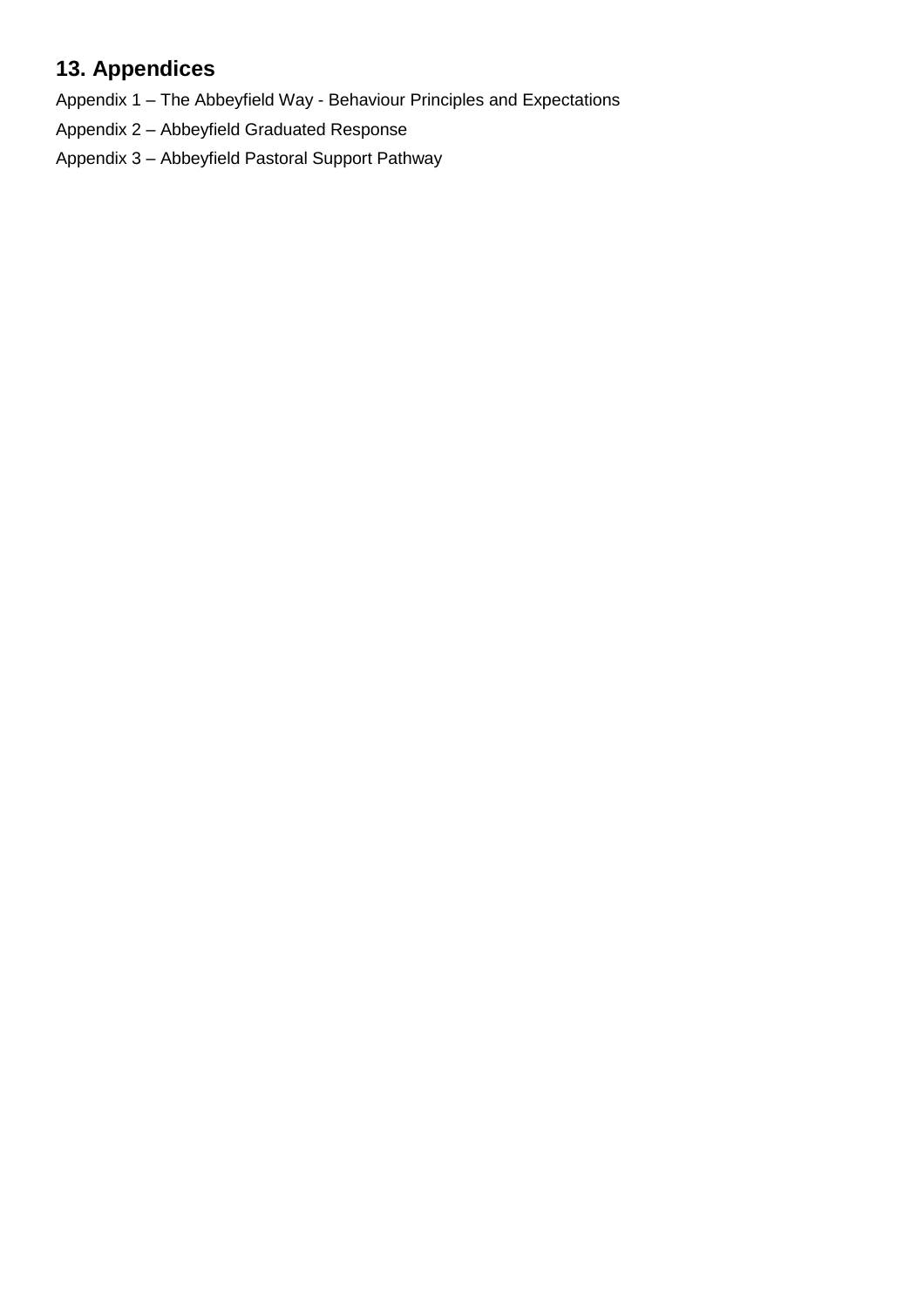#### **Appendix 1: The Abbeyfield Way – Principles & Expectations**



#### **The Abbeyfield Learner**

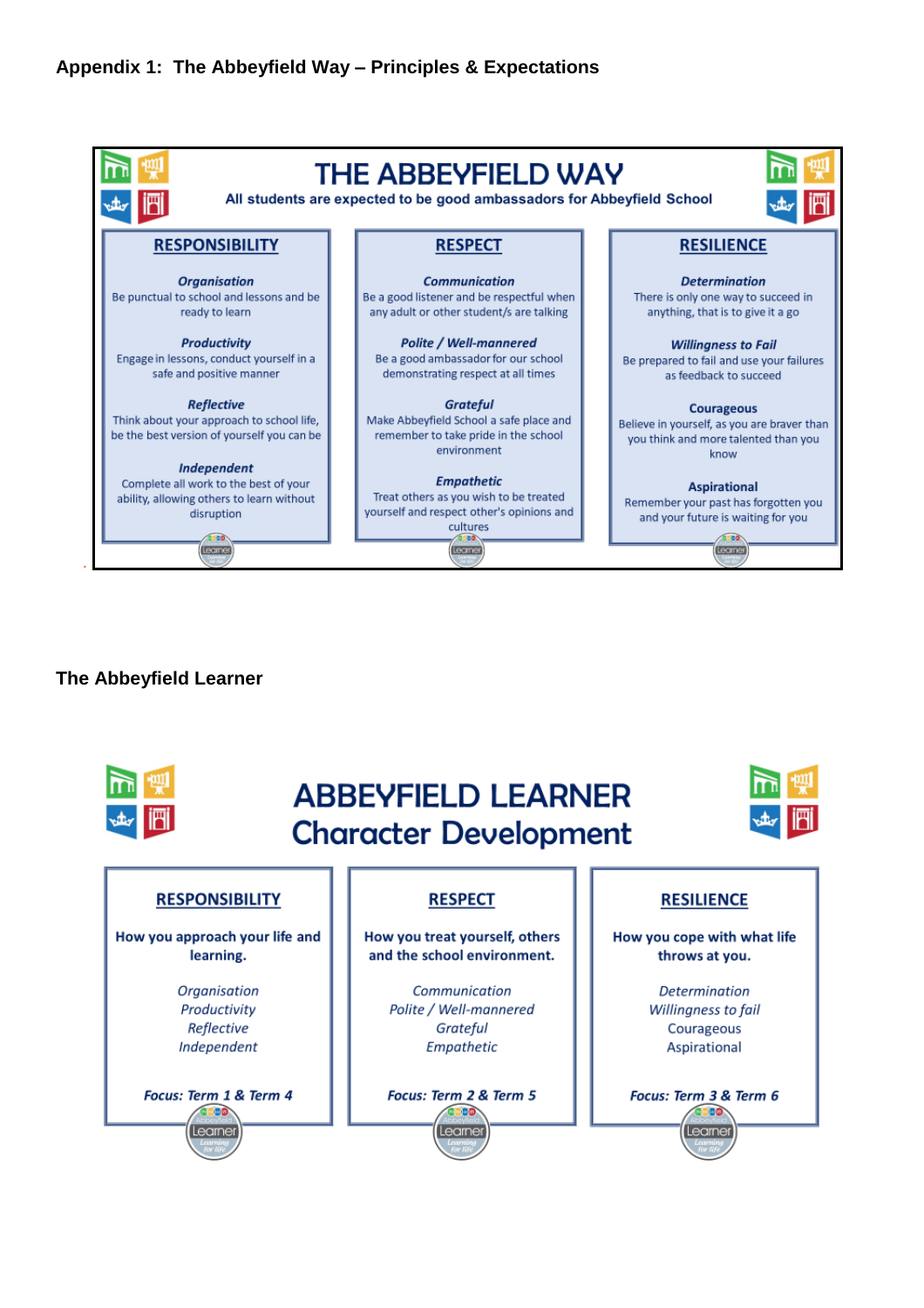# **Abbeyfield Behaviour Standards and Expectations**

## **Graduated Response**

At Abbeyfield School we believe that everyone has a right to learn in a safe and secure environment and in a community where people feel free to be themselves. Behaviour which challenges this community will result in consequences. All staff have a responsibility to maintain a calm environment around the school at all times. Below is the graduated response for lessons, staff will use this model as a framework to support students' engagement and behaviour



# **All students are to meet Behaviour Expectations** and settle to learn promptly

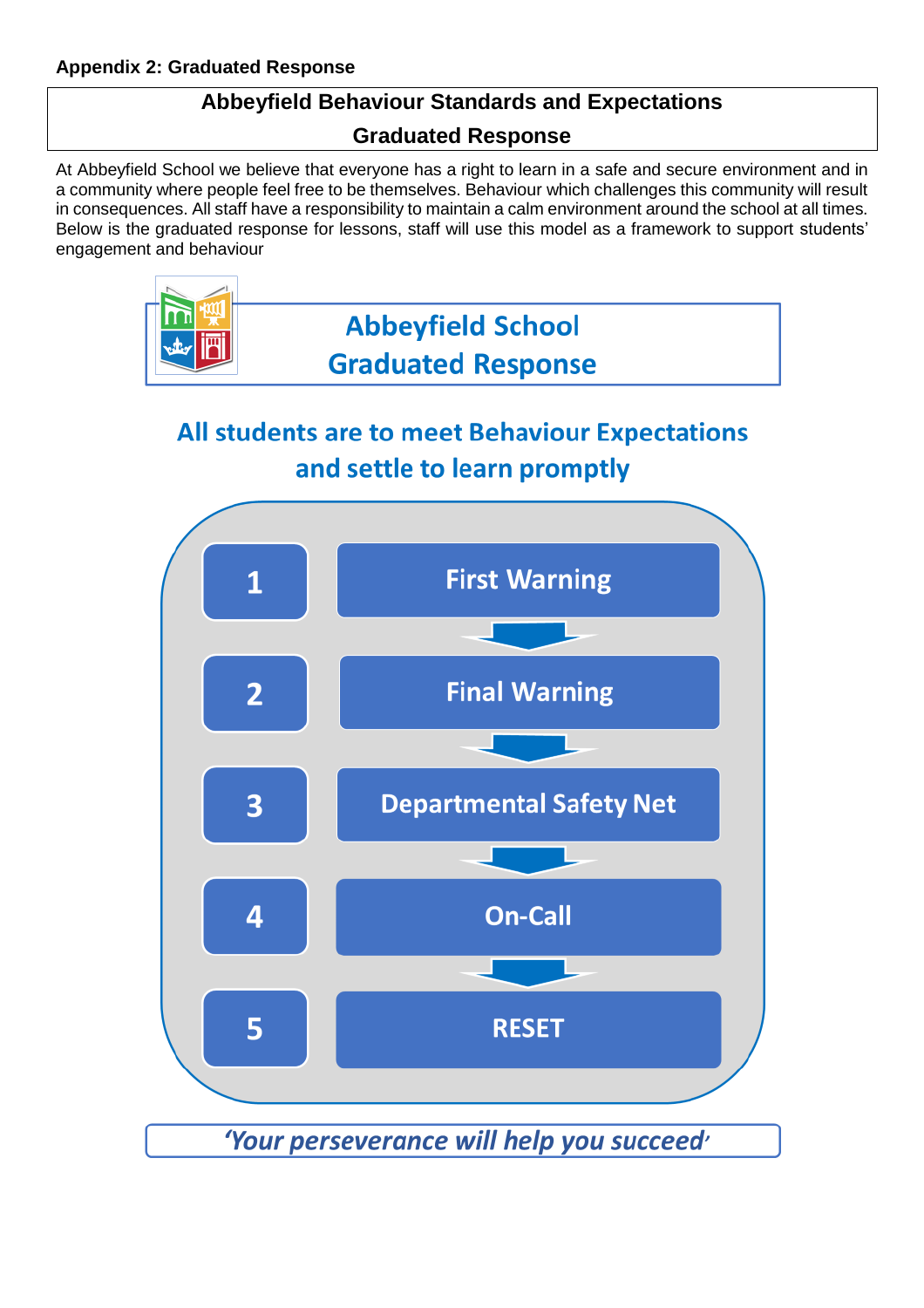# **Abbeyfield Graduated Response**

|       | <b>First Warning</b>                                                                                                                                                                                                                                                                                                                                                                                                                                                                                                                                                                                                                        | <b>Consequences</b>                                                    | <b>Actions</b>                                                                                                                                                                                                                                                                                                                                                                                             |
|-------|---------------------------------------------------------------------------------------------------------------------------------------------------------------------------------------------------------------------------------------------------------------------------------------------------------------------------------------------------------------------------------------------------------------------------------------------------------------------------------------------------------------------------------------------------------------------------------------------------------------------------------------------|------------------------------------------------------------------------|------------------------------------------------------------------------------------------------------------------------------------------------------------------------------------------------------------------------------------------------------------------------------------------------------------------------------------------------------------------------------------------------------------|
| Stage | Any type of persistent behaviour that causes disruption to the learning environment that<br>prevents students from learning and staff from teaching.<br>This could be for a broad range of demeanours such as:<br>Off task repeated talking<br>Repeatedly shouting out<br>Repeatedly leaving your seat<br>Persistently failing to follow instructions/reasonable requests<br>Repeatedly distracting other student/s causing them to be off task<br><b>One Off Incident</b><br>Refusing to sit according to the seating plan<br>Un-authorised use of mobile phone or electronic device<br>Inappropriate or Offensive language towards others | <b>First Warning</b><br>Issued to student/s<br>Logged on Class charts. | Staff to warn student/s any<br>further disruption will lead to 2 <sup>nd</sup><br>Warning which will be recorded.<br>Give all students opportunity<br>and time to amend their<br>behaviour.<br>Move the student<br>$\Omega$<br>Speak to the student outside.<br>$\circ$<br>Speak to the student at the<br>$\circ$<br>end of the lesson.<br>(Staff discretion can be used at all<br>points in this process) |

|                                                 | <b>Final Warning</b>                                                                                                                                                                                                                                                                    | <b>Consequences</b>                                                          | <b>Actions</b>                                                                                                                                                                                                                                                 |
|-------------------------------------------------|-----------------------------------------------------------------------------------------------------------------------------------------------------------------------------------------------------------------------------------------------------------------------------------------|------------------------------------------------------------------------------|----------------------------------------------------------------------------------------------------------------------------------------------------------------------------------------------------------------------------------------------------------------|
| $\mathbf{\Omega}$<br><u>ဗ</u><br>ω<br>$\bar{a}$ | Repeat of any First Warning or a breach of any offence which leads to the disruption of the<br>learning environment for all and prevents a member of staff from teaching.<br>The student/s should already have had a verbal reminder and a First Warning prior to this<br>intervention. | <b>Final Warning</b><br><b>Issued to student/s</b><br>Logged on Class charts | Class teacher to record on<br>Class Charts and set social<br>time detention (at their<br>discretion) for that day or the<br>next.<br>Staff to be clear and warn<br>student/s any further disruption<br>or infringement will lead to<br>removal from lesson and |
|                                                 |                                                                                                                                                                                                                                                                                         |                                                                              | <b>Departmental Safety Net</b>                                                                                                                                                                                                                                 |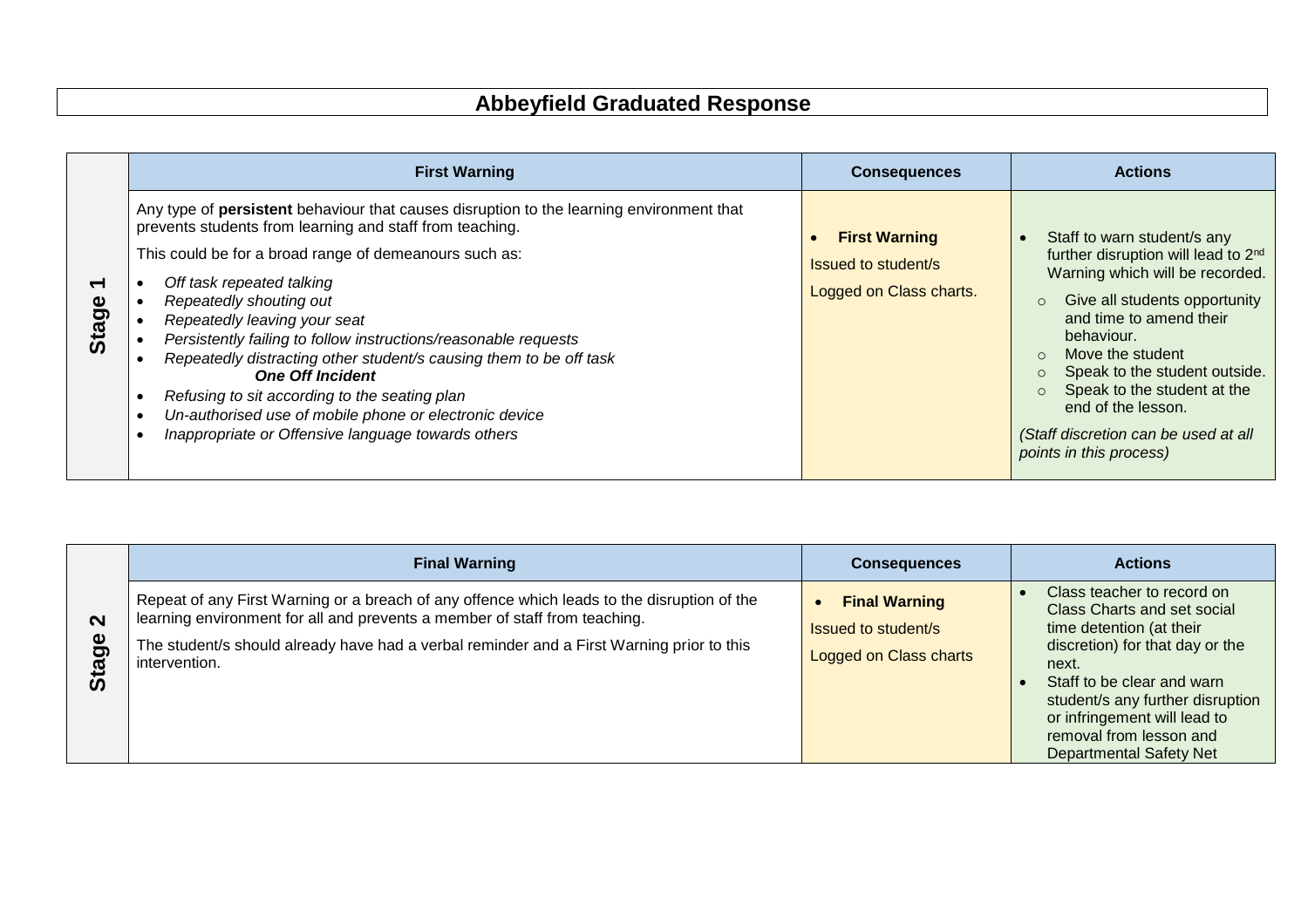|            | <b>Department Safety Net</b>                                                                                                                                                                                                                                                                                                                | <b>Consequences</b>                                                                                                                                                                | <b>Actions</b>                                                                                                                                                                                                                                                                                                                                                                                                                                      |
|------------|---------------------------------------------------------------------------------------------------------------------------------------------------------------------------------------------------------------------------------------------------------------------------------------------------------------------------------------------|------------------------------------------------------------------------------------------------------------------------------------------------------------------------------------|-----------------------------------------------------------------------------------------------------------------------------------------------------------------------------------------------------------------------------------------------------------------------------------------------------------------------------------------------------------------------------------------------------------------------------------------------------|
| ຕ<br>Stage | Further and final repeat of poor behaviour<br>and /or<br>An incident in which the student needs to leave the teaching room due to uncooperative,<br>unsafe behaviour that disrupts the learning environment.<br>Student/s to be sent to Department Safety Net<br>HoD to follow up with student/s at the end of the lesson or when possible. | Afterschool Detention to be<br>issued supported by contact<br>home.<br><b>Additional Support</b><br>Departmental IBP (Individual<br>Behaviour Plan) for repeat<br><b>offenders</b> | Staff to warn student/s that<br>failure to follow instructions at<br>this stage will lead to a<br>minimum of one day internal<br>exclusion (Reset Room).<br>Staff to inform HoD of the<br>incident.<br>HoD to discuss incident with<br>student/s and staff member.<br>Consequence - Departmental<br>$\bullet$<br><b>Afterschool Detention (class</b><br>teacher to set on Class<br>Charts).<br>Follow up with contact home<br>or in school meeting. |

|                                    | <b>On-Call (Withdrawal to Reset)</b>                                                                                                                                                                                                                               | <b>Consequences</b>                                                                                                                                                           | <b>Actions</b>                                                                                                                                                                                                                                           |
|------------------------------------|--------------------------------------------------------------------------------------------------------------------------------------------------------------------------------------------------------------------------------------------------------------------|-------------------------------------------------------------------------------------------------------------------------------------------------------------------------------|----------------------------------------------------------------------------------------------------------------------------------------------------------------------------------------------------------------------------------------------------------|
| ₹<br>Φ<br>ه<br>$\bar{\bm{\omega}}$ | <b>On - Call = Student has caused a significant disruption to the learning environment</b><br>and/or<br>refuses to comply with staff requests of moving to HoD (Departmental Safety Net)<br>or<br>refuses to follow reasonable requests of HoD when safety netted. | Student moved to Reset<br>Room for the following five<br>lessons.<br>This could be extended to a<br>further day in isolation<br>depending on the severity of<br>the incident. | HoD or On-Call to inform<br>DHT/AHT/HoY of the removal<br>and discuss.<br>Ho Y &/or Ho D to contact<br>home to discuss incident and<br>actions beyond the internal<br>exclusion.<br>Student is on a 5-day<br>behaviour report on returning<br>to lessons |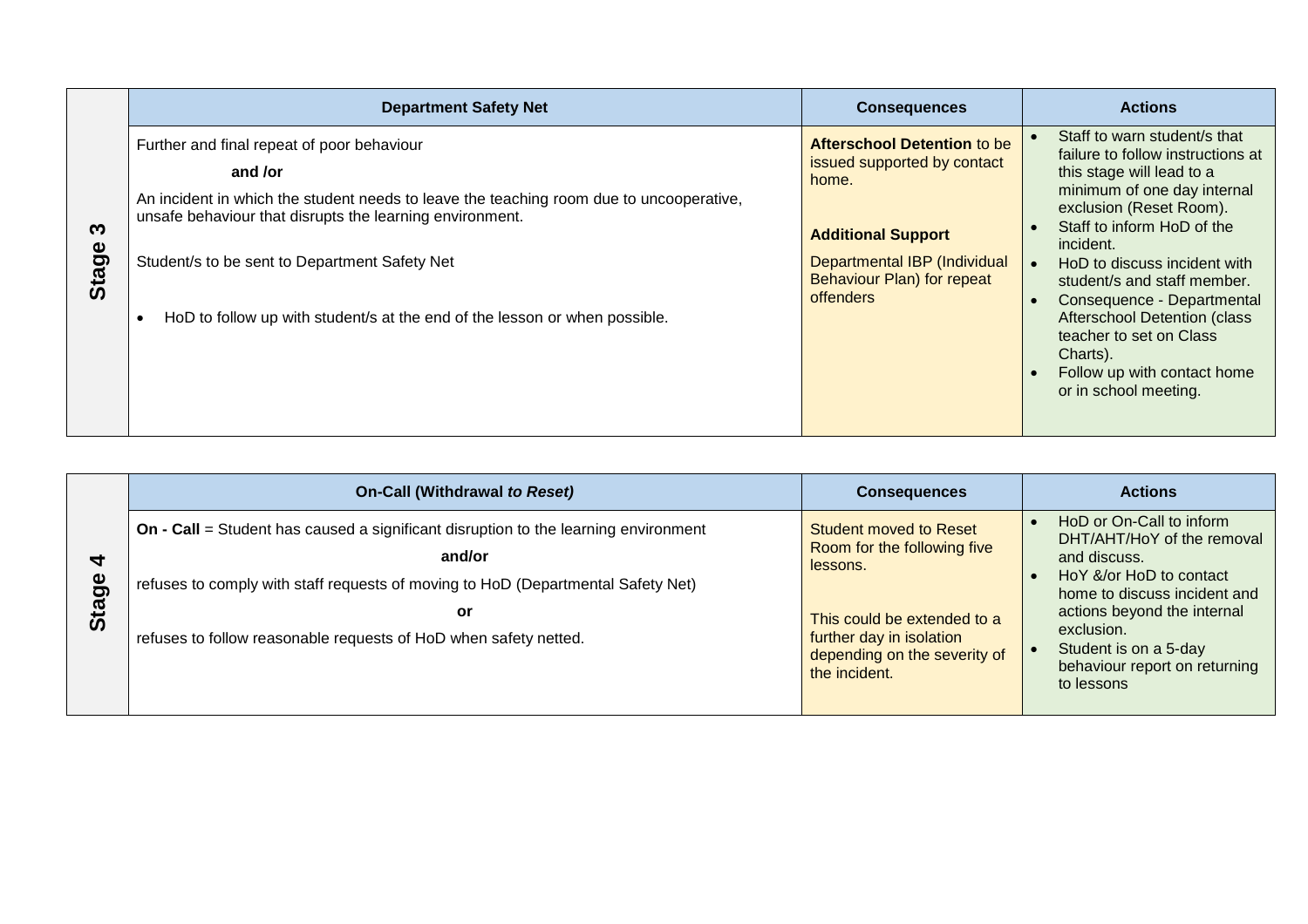|                   | <b>Reset Room (Internal Exclusion)</b>                                                                                                                                                                                                                                                                          | <b>Consequences</b>                                                                                                    | <b>Actions</b>                                                                                                                    |
|-------------------|-----------------------------------------------------------------------------------------------------------------------------------------------------------------------------------------------------------------------------------------------------------------------------------------------------------------|------------------------------------------------------------------------------------------------------------------------|-----------------------------------------------------------------------------------------------------------------------------------|
| <b>5</b><br>Stage | Student sent to Reset due to causing significant disruption and refusal to follow the<br>reasonable requests of staff.<br>and/or                                                                                                                                                                                | Student will be in the Reset<br>room for a minimum of 5<br>lessons from the point of entry.                            | HoY/HoD to inform<br>$\bullet$<br>parents/carer of referral to<br>Reset Room.<br>HoY/HoD to meet or liaise                        |
|                   | Dangerous behaviour to that of themselves or other students.<br>Students who do not amend their behaviour in Reset will repeat a further day until they<br>meet the expectations of the school.<br>HT/DHT/AHT to confirm.<br>Students who have been Safety Netted more than once in a day will be sent to RESET | This could/will be extended to<br>the following day depending<br>upon the severity of the<br>incident or circumstance. | with parents prior to return to<br>lessons.<br>HoY to place student on a 5-<br>day conduct report following<br>return to lessons. |
|                   | Students who return from any Fixed Term Exclusion will spend their first day in RESET                                                                                                                                                                                                                           | 5 separate or consecutive<br>days in RESET may result in<br>I day FTE                                                  | <b>Student placed on</b><br><b>Level 1 of Abbeyfield</b><br><b>Pastoral Support Pathway</b>                                       |

|                       | <b>Fixed Term Exclusion</b>                                                                                                                                                              | <b>Consequences</b>                                                                                                            | <b>Actions</b>                                                                                   |
|-----------------------|------------------------------------------------------------------------------------------------------------------------------------------------------------------------------------------|--------------------------------------------------------------------------------------------------------------------------------|--------------------------------------------------------------------------------------------------|
|                       | Student/s excluded from school for a fixed term due to a significant/serious breach of the<br>behaviour code.                                                                            | <b>FTE</b> (Reason and Time scale<br>to be agreed)                                                                             | HT/s decision to exclude.                                                                        |
| ശ<br>Φ<br><b>Stag</b> | and/or                                                                                                                                                                                   | <b>RESET Room for 1 day on</b><br>return to school                                                                             | HOY/AHT/DHT to call<br>parent/carer, provide work to<br>be completed at home.<br>Logged on SIMs. |
|                       | Persistent Disruptive Behaviour and significant refusal to follow school codes of conduct and<br>reasonable requests to amend attitude and approach that fall below school expectations. |                                                                                                                                | HOY/AHT/DHT to arrange a<br>formal reintegration meeting                                         |
|                       |                                                                                                                                                                                          | <b>3 Fixed Term Exclusions or</b><br>5 days of FTE will lead to<br><b>Governors Disciplinary</b><br><b>Panel Meeting (GDP)</b> | <b>Student placed on</b><br><b>Level 2 of Abbeyfield</b><br><b>Pastoral Support Pathway</b>      |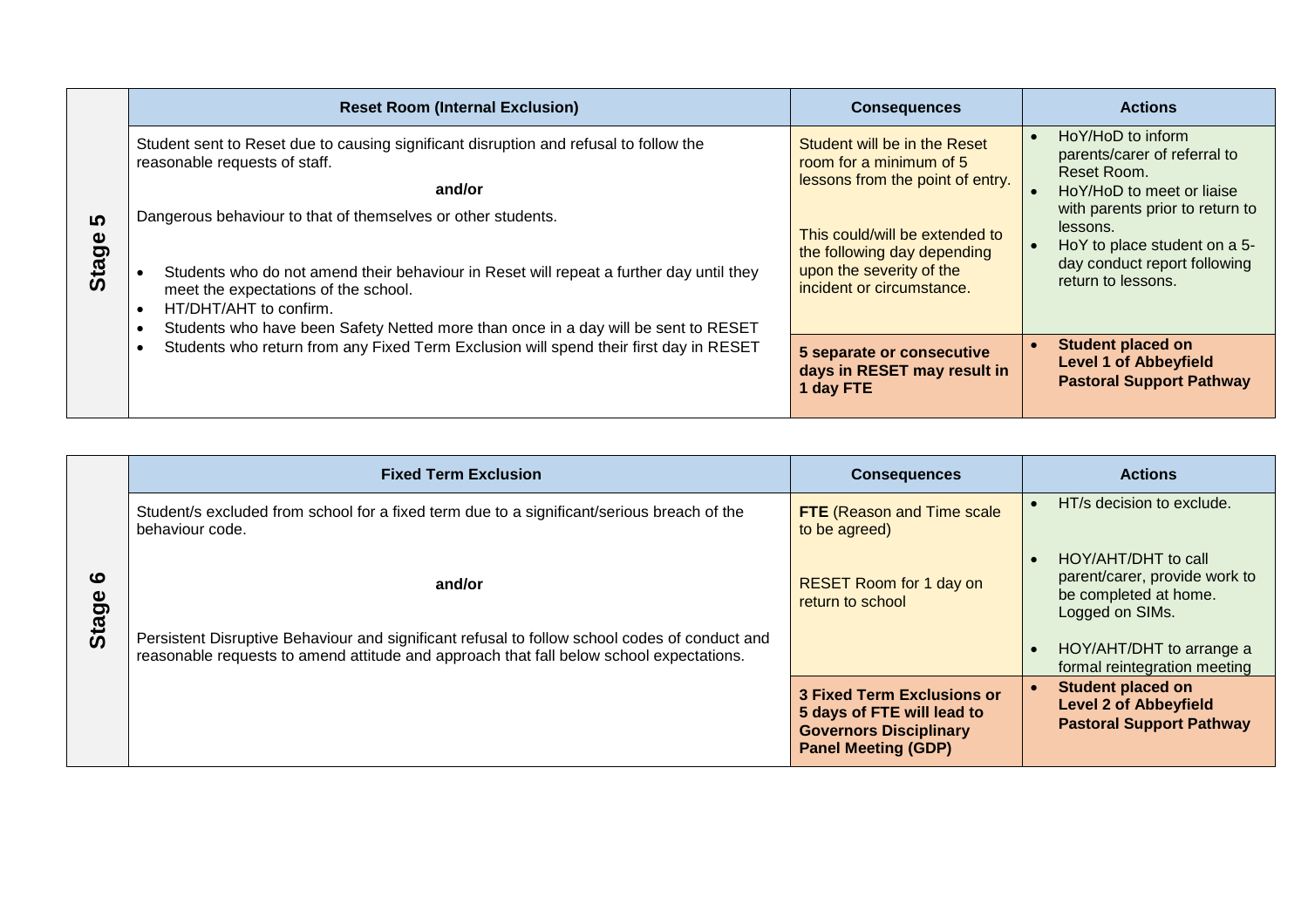# **Appendix 3: Pastoral Support Pathway -**

| <b>Abbeyfield Pastoral Support Pathway</b>               |                                                                                                                                                                                                     |                                                                                                       |                                                                                                                                                             |
|----------------------------------------------------------|-----------------------------------------------------------------------------------------------------------------------------------------------------------------------------------------------------|-------------------------------------------------------------------------------------------------------|-------------------------------------------------------------------------------------------------------------------------------------------------------------|
|                                                          | <b>Consequence/Concern</b>                                                                                                                                                                          | <b>Consequences</b>                                                                                   | <b>Actions</b>                                                                                                                                              |
| $\overline{\phantom{0}}$<br>$\overline{\mathbf{c}}$<br>Φ | <b>Combination of Internal Exclusions</b><br>Student has attained 5 Internal Exclusions (RESET Room)<br>and/or                                                                                      | Head teacher to issue a 1-day Fixed<br>Term Exclusion (FTE) for the relevant<br>reason.               | In school meeting with parent/carer and<br>student.<br>SENCo to consider any further<br>investigations or support.<br>Student reporting to Assistant Head   |
|                                                          | Serious One-off Breach of the Code of Conduct<br>Student has caused significant disruption to the learning environment,<br>school life and has conducted themselves dangerous and unsafe<br>manner. | Upon return to school the student will<br>serve a day in the RESET room prior to<br>entering lessons. | Teacher (AHT) on Report<br>Student needs to have no further internal<br>exclusions for 8 weeks or 1 full term to<br>move from the Pastoral Support Pathway. |

|                                                   |                                                                                | <b>Consequences</b>                                                  | <b>Actions</b>                                                                                                              |
|---------------------------------------------------|--------------------------------------------------------------------------------|----------------------------------------------------------------------|-----------------------------------------------------------------------------------------------------------------------------|
| $\mathbf{\Omega}$<br>$\overline{\mathbf{v}}$<br>ω | <b>3 Fixed Term Exclusions</b><br>Student has attained 3 Fixed Term Exclusions | Student to attend Governors<br><b>Disciplinary Panel (GDP).</b>      | Student reporting to Deputy Head<br>Teacher (AHT) on Report<br>SENCo to consider any further<br>investigations or support.  |
|                                                   | and/or                                                                         | <b>GDP</b> - Consider Students Place/Future at<br>Abbeyfield School. | Student needs to have no further fixed<br>term exclusions for 8 weeks or 1 full term<br>to move down to Level 1 on Pastoral |
|                                                   | <b>Accumulated 5 days of Fixed Term Exclusions</b>                             |                                                                      | <b>Support Pathway.</b>                                                                                                     |